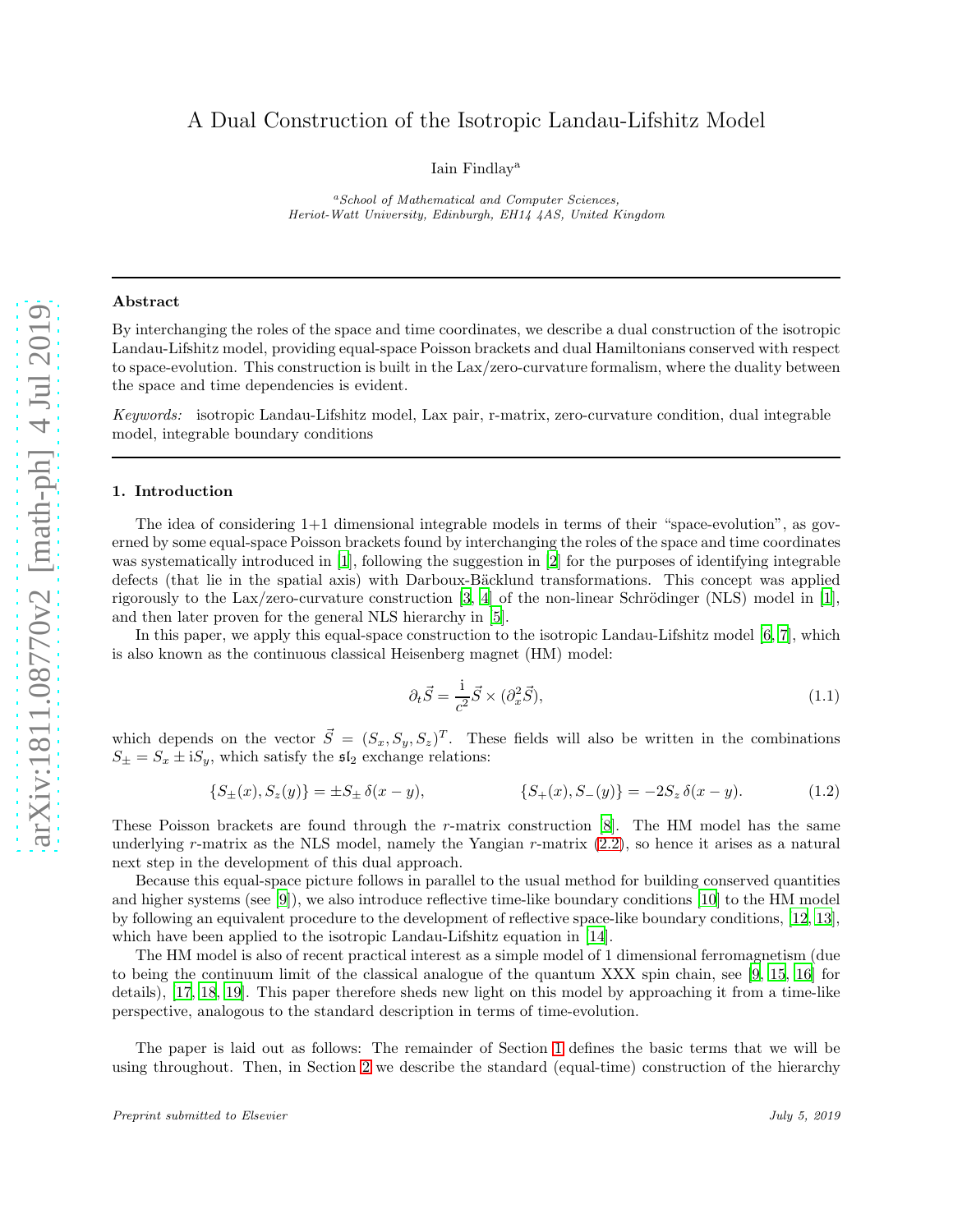of conserved quantities and their associated Lax pairs and integrable systems, applying these to the HM model for later comparison. This section starts by constructing the Poisson brackets between the fields in Subsection [2.1,](#page-1-1) before building the hierarchy of conserved quantities that guarantee the integrability of the HM model. This is done for both closed (periodic) boundary conditions in Subsection [2.2](#page-2-1) and open (reflective) boundary conditions in Subsection [2.3.](#page-5-0) Subsection [2.3](#page-5-0) recalls the results of [\[14\]](#page-16-12), except using notation that will be consistent with the sections that follow. Finally, we repeat these same steps for the dual (equal-space) construction of the HM model in Section [3,](#page-7-0) with the dual Poisson structure constructed in Subsection [3.1,](#page-7-1) and the hierarchies of dual Hamiltonians (and the corresponding Lax pairs) for both closed and open boundary conditions are constructed in Subsections [3.2](#page-8-0) and [3.4,](#page-12-0) respectively.

## *1.1. Preliminaries*

In terms of the fields  $S_{\pm}$  and  $S_z$ , the equations of motion [\(1.1\)](#page-0-1) become:

<span id="page-1-3"></span>
$$
\partial_t S_{\pm} = \pm \frac{1}{c^2} \big( S_{\pm} (\partial_x^2 S_z) - (\partial_x^2 S_{\pm}) S_z \big), \qquad \qquad \partial_t S_z = \frac{1}{2c^2} \big( (\partial_x^2 S_{+}) S_- - S_+ (\partial_x^2 S_-) \big). \tag{1.3}
$$

When referencing the three fields  $S_{\pm}$  and  $S_{z}$ , we will use the subscript  $\sigma \in \{+, -z\}$  to collectively refer to them as  $S_{\sigma}$ . We will also use  $\dot{S}_{\sigma} = \partial_{t_k} S_{\sigma}$  to denote the derivative of  $S_{\sigma}$  with respect to the appropriate time flow<sup>[1](#page-1-2)</sup>  $t_k$ , and  $S'_{\sigma} = \partial_{x_k} S_{\sigma}$  for the derivative with respect to the contextually appropriate space flow. Where there is likely ambiguity however, we will explicitly use either  $\partial_{t_k}$  or  $\partial_{x_k}$ .

It was shown in [\[7](#page-16-6)] that the system of equations [\(1.3\)](#page-1-3) appear as the compatibility condition of the auxiliary linear problem:

<span id="page-1-5"></span>
$$
\Psi' \equiv \partial_x \Psi = U \Psi, \qquad \dot{\Psi} \equiv \partial_t \Psi = V \Psi, \qquad (1.4)
$$

where  $\Psi$  is an arbitrary vector field, and the 2×2 matrices U and V, depending on the fields  $S_{\sigma}$  as well as some free complex parameter  $\lambda$ , comprise the Lax pair [\[3](#page-16-2), [4\]](#page-16-3) of the system, given by:

<span id="page-1-4"></span>
$$
U = \frac{1}{2\lambda}S, \qquad V = \frac{1}{2\lambda^2}S - \frac{1}{2c^2\lambda}S'S,\tag{1.5}
$$

where:

$$
S = \begin{pmatrix} S_z & S_- \\ S_+ & -S_z \end{pmatrix}.
$$

Cross-differentiating the auxiliary linear problem gives rise to the following compatibility condition (called the zero-curvature condition) between the matrices of the Lax pair:

$$
0 = \dot{U} - V' + [U, V], \tag{1.6}
$$

such that when the matrices  $U$  and  $V$  are inserted into this, and the resulting equations are split about powers of  $λ$ , the equations of motion, [\(1.3\)](#page-1-3), are returned.

## <span id="page-1-1"></span><span id="page-1-0"></span>2. The Standard Picture

#### *2.1. Poisson Brackets*

Before we introduce the dual picture for [\(1.3\)](#page-1-3) we first recap the method for constructing the hierarchy of integrable equations and their Hamiltonians. The core objects in this construction are the spatial component of the Lax pair, U, and an associated r-matrix that satisfies the classical Yang-Baxter equation [\[20](#page-17-2)]:

$$
0 = [r_{ab}(\lambda - \mu), r_{ac}(\lambda)] + [r_{ab}(\lambda - \mu), r_{bc}(\mu)] + [r_{ac}(\lambda), r_{bc}(\mu)],
$$
\n(2.1)

<span id="page-1-2"></span> $1$ These distinct time flows will arise from considering the tower of conserved quantities that define the system as integrable, and treating each of the quantities as the Hamiltonian for a distinct integrable system, describing the evolution of the fields along the associated time flow  $t_k$ . When we consider the dual picture, we will likewise have a hierarchy of dual Hamiltonians that govern the space-evolution of the fields along a tower of space flows  $x_k$ .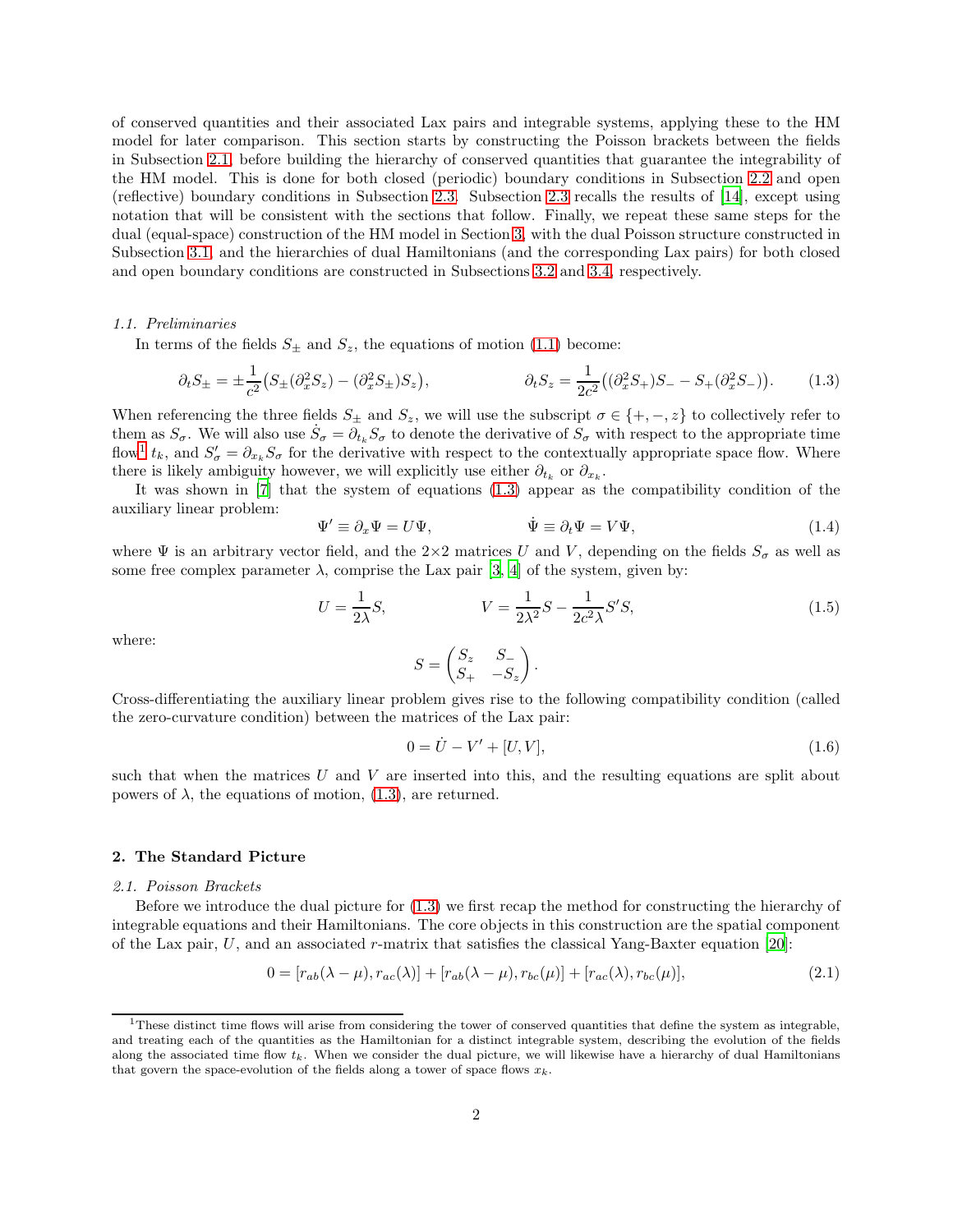where  $\lambda, \mu \in \mathbb{C}$  are some free parameters and the subscripts denote which vector spaces the matrices act on (e.g.  $r_{ab} = r \otimes \mathbb{I}$  and  $r_{bc} = \mathbb{I} \otimes r$ , with  $r : V \otimes V \to V \otimes V$ , so that the whole equation acts on  $V_a \otimes V_b \otimes V_c$ , where the subscripts attached to the vector spaces are merely used to denote which index corresponds to them, e.g.  $r_{ab}$  would act only on the first two). For the HM model, the relevant solution is:

<span id="page-2-0"></span>
$$
r(\lambda) = \frac{1}{2\lambda} \begin{pmatrix} 1 & 0 & 0 & 0 \\ 0 & 0 & 1 & 0 \\ 0 & 1 & 0 & 0 \\ 0 & 0 & 0 & 1 \end{pmatrix}.
$$
 (2.2)

This r-matrix is connected to the U-matrix and the equations of motion for the system  $(1.3)$  through the linear algebraic relation<sup>[2](#page-2-2)</sup>  $[8]$ :

<span id="page-2-3"></span>
$$
\{U_a(x,\lambda), U_b(y,\mu)\}_S = [r_{ab}(\lambda - \mu), U_a(x,\lambda) + U_b(y,\mu)] \,\delta(x - y),\tag{2.3}
$$

which provides an ultra-local Poisson bracket between the fields. Inserting the  $U$ -matrix  $(1.5)$  and r-matrix  $(2.2)$  into this relation returns the  $\mathfrak{sl}_2$  exchange relations,  $(1.2)$ . From these Poisson brackets we can read off a Casimir element that restricts the vector  $\vec{S}$  to the surface of the sphere of radius c, where we have labelled the Casimir  $c^2$ :

<span id="page-2-7"></span>
$$
c^2 = S_z^2 + S_+ S_- = S_x^2 + S_y^2 + S_z^2. \tag{2.4}
$$

## <span id="page-2-1"></span>*2.2. Periodic Boundary Conditions*

In order to find conserved quantities that commute with respect to this Poisson bracket, we start by considering the (spatial) transport matrix, which is a path-ordered exponential solution to the spatial component of the auxiliary linear problem  $(1.4)$  in place of  $\Psi$ :

<span id="page-2-4"></span>
$$
T_S(x, y; \lambda) = \text{P} \exp \int_y^x U(\xi) \, \mathrm{d}\xi. \tag{2.5}
$$

For a periodic system on the interval  $[-L, L]$ , i.e. where  $S_{\sigma}(L) = S_{\sigma}(-L)$ , the full monodromy matrix is  $T_S(\lambda) = T_S(L, -L; \lambda)$ . Due to the U-matrices satisfying the linear algebraic relation, [\(2.3\)](#page-2-3), the monodromy matrix can be seen to satisfy a quadratic algebraic relation [\[21](#page-17-3), [22\]](#page-17-4):

<span id="page-2-6"></span>
$$
\{T_{S,a}(\lambda), T_{S,b}(\mu)\}_S = [r_{ab}(\lambda - \mu), T_{S,a}(\lambda)T_{S,b}(\mu)].
$$
\n(2.6)

Consequently, if we define a new object, called the transfer matrix  $\mathfrak{t}_S(\lambda)$ , as the trace of the monodromy matrix:

<span id="page-2-5"></span>
$$
\mathfrak{t}_S(\lambda) = \text{tr}\left\{T_S(\lambda)\right\},\tag{2.7}
$$

then this can be shown to Poisson commute with itself for different values of the spectral parameter  $\lambda$ . Because of this, if we expand  $t_S$  as a formal power series in  $\lambda$ ,  $t_S = \sum_k \lambda^k t_S^{(k)}$ , then these coefficients commute:

$$
\{\mathfrak{t}_{S}^{(k)}, \mathfrak{t}_{S}^{(j)}\}_{S} = 0. \tag{2.8}
$$

As such, the terms in this expansion  $\mathfrak{t}_S^{(k)}$  can be seen as "Hamiltonians" governing the evolution of the system along distinct time flows  $t_k$ . Further to this, the evolution along each time flow  $t_k$  will be integrable  $\dot{a}$  la Liouville, as the  $\mathfrak{t}_S^{(j)}$  with  $j \neq k$  will provide the infinite tower of conserved quantities.

<span id="page-2-2"></span><sup>&</sup>lt;sup>2</sup>The subscript  $\varsigma$  is used here and in what follows to denote that we are building this system out of the Spatial component of the Lax pair  $(U)$ . This will be important later when we construct the dual model out of the  $\Gamma$ emporal component of the Lax pair  $(V)$ , where we will use a  $T$  subscript.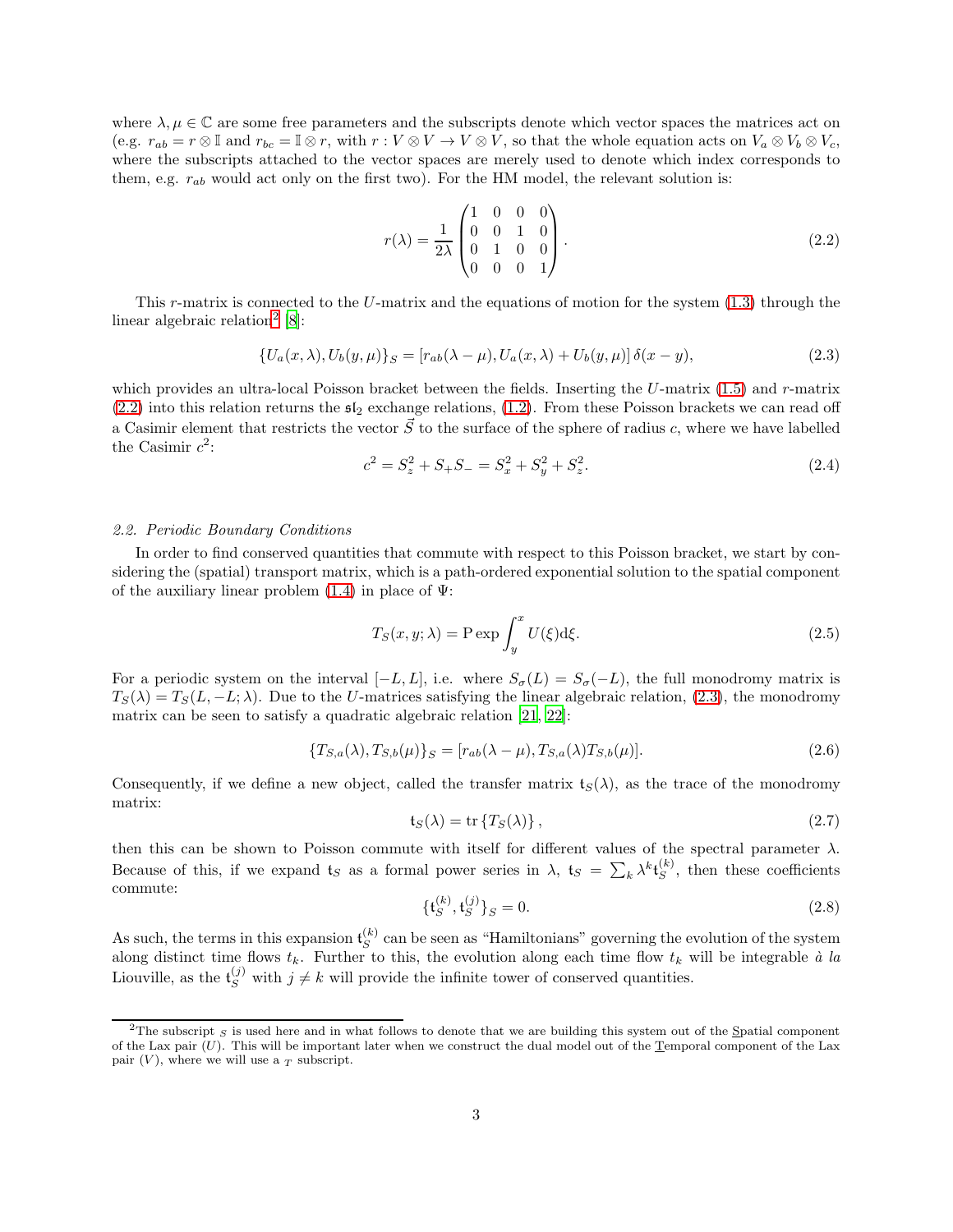Unfortunately, the "Hamiltonians" generated in this manner will be non-local. To circumvent this, we will consider the coefficients in the expansion of the logarithm of this,  $\mathcal{G}_{S}(\lambda) = \ln(t_S(\lambda))$ . The logarithm is chosen as it acts to remove the non-locality introduced by the exponential in [\(2.5\)](#page-2-4) and in the diagonalisation below, [\(2.9\)](#page-3-0).

The task is therefore to find the expansion of  $t_S(\lambda)$  in some limit of  $\lambda$ . For the Lax pair [\(1.5\)](#page-1-4) the appropriate limit is  $\lambda \to 0^+$ . In order to avoid evaluating the path-ordered exponential, we consider a diagonalisation of the transport matrix [\[9\]](#page-16-8):

<span id="page-3-0"></span>
$$
T_S(x, y; \lambda) = \left(\mathbb{I} + W_S(x; \lambda)\right) e^{Z_S(x, y; \lambda)} \left(\mathbb{I} + W_S(y; \lambda)\right)^{-1},\tag{2.9}
$$

where  $W_S$  and  $Z_S$  are wholly anti-diagonal and diagonal matrices, respectively. If we insert this diagonalisation into the spatial half of the auxiliary linear problem, the diagonal and anti-diagonal components can be separated into two relations:

<span id="page-3-1"></span>
$$
0 = W'_{S} + [W_{S}, U_{D}] + W_{S}U_{A}W_{S} - U_{A},
$$
  
\n
$$
Z'_{S} = U_{D} + U_{A}W_{S},
$$
\n(2.10)

where  $U_D$  and  $U_A$  are the diagonal and anti-diagonal components of the U-matrix, respectively. If we expand  $W_S$  and  $Z_S$  in powers of  $\lambda$ , with coefficients  $W_S^{(k)}$  and  $Z_S^{(k)}$  [\[9](#page-16-8)]:

$$
W_S(\lambda) = \sum_{k=0}^{\infty} \lambda^k W_S^{(k)}, \qquad Z_S(\lambda) = \sum_{k=-1}^{\infty} \lambda^k Z_S^{(k)},
$$

we can split [\(2.10\)](#page-3-1) into a series of recurrence relations (making use of how U only depends on  $\lambda^{-1}$ ):

$$
0 = [W_S^{(0)}, U_D] + W_S^{(0)} U_A W_S^{(0)} - U_A, \t 0 = (W_S^{(k)})' + [W_S^{(k+1)}, U_D] + \sum_{j=0}^{k+1} W_S^{(k+1-j)} U_A W_S^{(j)},
$$
  

$$
(Z_S^{(-1)})' = U_D + U_A W_S^{(0)}, \t (Z_S^{(k)})' = U_A W_S^{(k+1)},
$$

which we can recursively solve to find ever higher coefficients in the series expansions of  $W_S$  and  $Z_S$ . The first few terms in the  $Z_S$ -series are:

$$
Z_S^{(-1)} = cL \begin{pmatrix} 1 & 0 \\ 0 & -1 \end{pmatrix},
$$
  
\n
$$
Z_S^{(0)} = \frac{1}{4c} \int_{-L}^{L} \frac{S_+ S_-'}{c + S_z} - \frac{S_+'}{c + S_z} \begin{pmatrix} 1 & 0 \\ 0 & -1 \end{pmatrix} dx,
$$
  
\n
$$
Z_S^{(1)} = \frac{-1}{4c^3} \int_{-L}^{L} (S_+' S_-' + (S_z')^2) \begin{pmatrix} 1 & 0 \\ 0 & -1 \end{pmatrix} dx.
$$
\n(2.11)

The reason for doing this is that if we insert the decomposition into the definition of the transfer matrix,  $(2.7)$ , the explicit W dependence cancels out, leaving:

$$
\mathfrak{t}_S(\lambda) = \text{tr}\left\{e^{Z_S(\lambda)}\right\} = e^{Z_{11,S}(\lambda)} + e^{Z_{22,S}(\lambda)}.
$$

We are actually instead interested in the expansion of  $\mathcal{G}_S = \ln(\mathfrak{t}_S)$ , which is then:

$$
\mathcal{G}_{S}(\lambda)=\ln\left(\mathrm{e}^{\lambda^{-1}Z_{11,S}^{(-1)}+Z_{11,S}^{(0)}+\lambda Z_{11,S}^{(1)}+\ldots}+\mathrm{e}^{\lambda^{-1}Z_{22,S}^{(-1)}+Z_{22,S}^{(0)}+\lambda Z_{22,S}^{(1)}+\ldots}\right).
$$

As the leading order terms in each of the exponents are  $cL\lambda^{-1}$  and  $-cL\lambda^{-1}$ , and we are considering the limit as  $\lambda \to 0^+$ , the first exponential will be of the form  $e^{cL\lambda^{-1}}$ , so will dominate over the second exponential,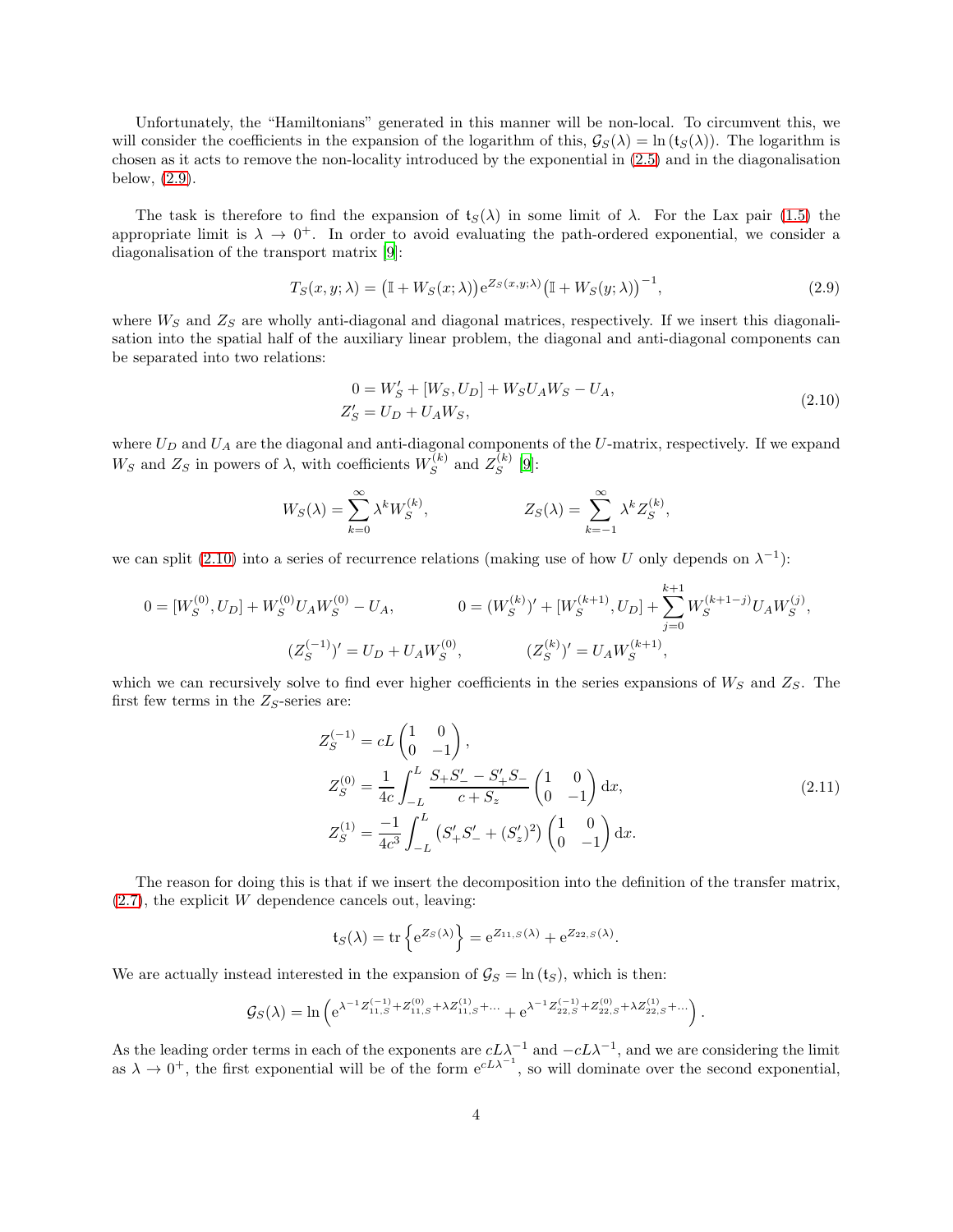which will be of the form  $e^{-cL\lambda^{-1}}$ , which decays exponentially in the limit  $\lambda \to 0^+$ . The expansion of  $\mathcal{G}_{S}(\lambda)$ is therefore simply:

$$
\mathcal{G}_{S}(\lambda) = \lambda^{-1}Z_{11,S}^{(-1)} + Z_{11,S}^{(0)} + \lambda Z_{11,S}^{(1)} + \dots
$$

The first three conserved quantities appearing in this expansion can then be read from the Z-series:

<span id="page-4-0"></span>
$$
g_S^{(-1)} = cL,
$$
  
\n
$$
g_S^{(0)} = \frac{1}{4c} \int_{-L}^{L} \frac{S_+ S_-^{\prime} - S_+^{\prime} S_-}{c + S_z} dx,
$$
  
\n
$$
g_S^{(1)} = \frac{-1}{4c^3} \int_{-L}^{L} \left( S_+^{\prime} S_-^{\prime} + (S_z^{\prime})^2 \right) dx,
$$
\n(2.12)

the second and third of which can be recognised as the total momentum and Hamiltonian for the HM model, respectively (up to a factor of  $-2c$ ) [\[9\]](#page-16-8):

$$
P_S = -2c\mathcal{G}_S^{(0)}, \qquad H_S = -2c\mathcal{G}_S^{(1)}.
$$
\n(2.13)

Each of the conserved quantities  $\mathcal{G}_{S}^{(k)}$  generated through the expansion of  $\mathcal{G}_{S}$  can be seen to describe the evolution of the system along a distinct time flow  $t_k$ , so that the equations of motion for each of these systems would be given by:

$$
\partial_{t_k} S_{\sigma} = \{ \mathcal{G}_S^{(k)}, S_{\sigma} \}_S. \tag{2.14}
$$

Consequently, each of these systems should have some associated Lax pair. As we use the U-matrix to generate the conserved quantities we will be looking for a generator  $\mathbb {V}$  that produces the V-matrices  $V^{(k)}$ associated to each time flow  $t_k$ . We do so by first equating Hamilton's equation (as applied to  $U$ ) and the zero-curvature condition:

$$
\mathbb{V}'_b(\lambda,\mu) - [U_b(\lambda), \mathbb{V}_b(\lambda,\mu)] = \partial_{\bar{t}} U_b(\lambda) = \{ \ln (\operatorname{tr}_a \{ T_{S,a}(\mu) \}), U_b(\lambda) \}_S
$$
  
=  $\mathfrak{t}_S^{-1}(\mu) \operatorname{tr}_a \{ \{ T_{S,a}(\mu), U_b(\lambda) \}_S \}$ 

where the  $\bar{t}$  is used to denote some master time flow and the vector space subscripts are introduced to distinguish the space being traced over (the a vector space). Using the algebraic relations  $(2.3)$  and  $(2.6)$ , we can extract from this the generator of the V-matrices associated to each time flow  $t_k$ , [\[20](#page-17-2)]:

<span id="page-4-1"></span>
$$
\mathbb{V}_b(x; \lambda, \mu) = \mathfrak{t}_S^{-1}(\mu) \operatorname{tr}_a \{ T_{S,a}(L, x; \mu) r_{ab}(\mu - \lambda) T_{S,a}(x, -L; \mu) \}, \tag{2.15}
$$

such that the V-matrix associated to the  $t_k$  time flow appears as the coefficient of  $\mu^k$  in the series expansion of this about  $\mu$ . Using the diagonalisation of the monodromy matrix, the limit  $\mu \to 0^+$  of the exponential of  $Z_{\rm S}(\mu)$ , and the cyclic properties of the trace, this can be simplified to:

$$
\mathbb{V}_b(x;\lambda,\mu) = \text{tr}_a \left\{ r_{ab}(\mu-\lambda) \big( \mathbb{I} + W_{S,a}(x;\mu) \big) e_{11,a} \big( \mathbb{I} + W_{S,a}(x;\mu) \big)^{-1} \right\},\,
$$

where  $e_{ij}$  is the 2×2 matrix that obeys  $(e_{ij})_{kl} = \delta_{ik}\delta_{jl}$ . Finally, as the chosen r-matrix satisfies  $r_{ab}M_a$  =  $M_b r_{ab}$  for any  $2 \times 2$  matrix M, this can be simplified further to lie solely in the b vector space (so that we may drop the subscripts):

<span id="page-4-2"></span>
$$
\mathbb{V}(x; \lambda, \mu) = \frac{1}{\mu - \lambda} (\mathbb{I} + W_S(x; \mu)) e_{11} (\mathbb{I} + W_S(x; \mu))^{-1}.
$$
 (2.16)

If we expand this about powers of  $\mu$  in the limit as  $\mu \to 0^+$ , the first three terms are:

<span id="page-4-3"></span>
$$
\mathbb{V}^{(0)} = \frac{-1}{4\lambda} \mathbb{I} - \frac{1}{4c\lambda} S,
$$
  
\n
$$
\mathbb{V}^{(1)} = \frac{-1}{4\lambda^2} \mathbb{I} - \frac{1}{4c\lambda^2} S + \frac{1}{4c^3\lambda} S' S,
$$
  
\n
$$
\mathbb{V}^{(2)} = \frac{-1}{4\lambda^3} \mathbb{I} - \frac{1}{4c\lambda^3} S + \frac{1}{4c^3\lambda^2} S' S - \frac{1}{4c^3\lambda} S'' - \frac{3}{8c^5\lambda} (S')^2 S.
$$
\n(2.17)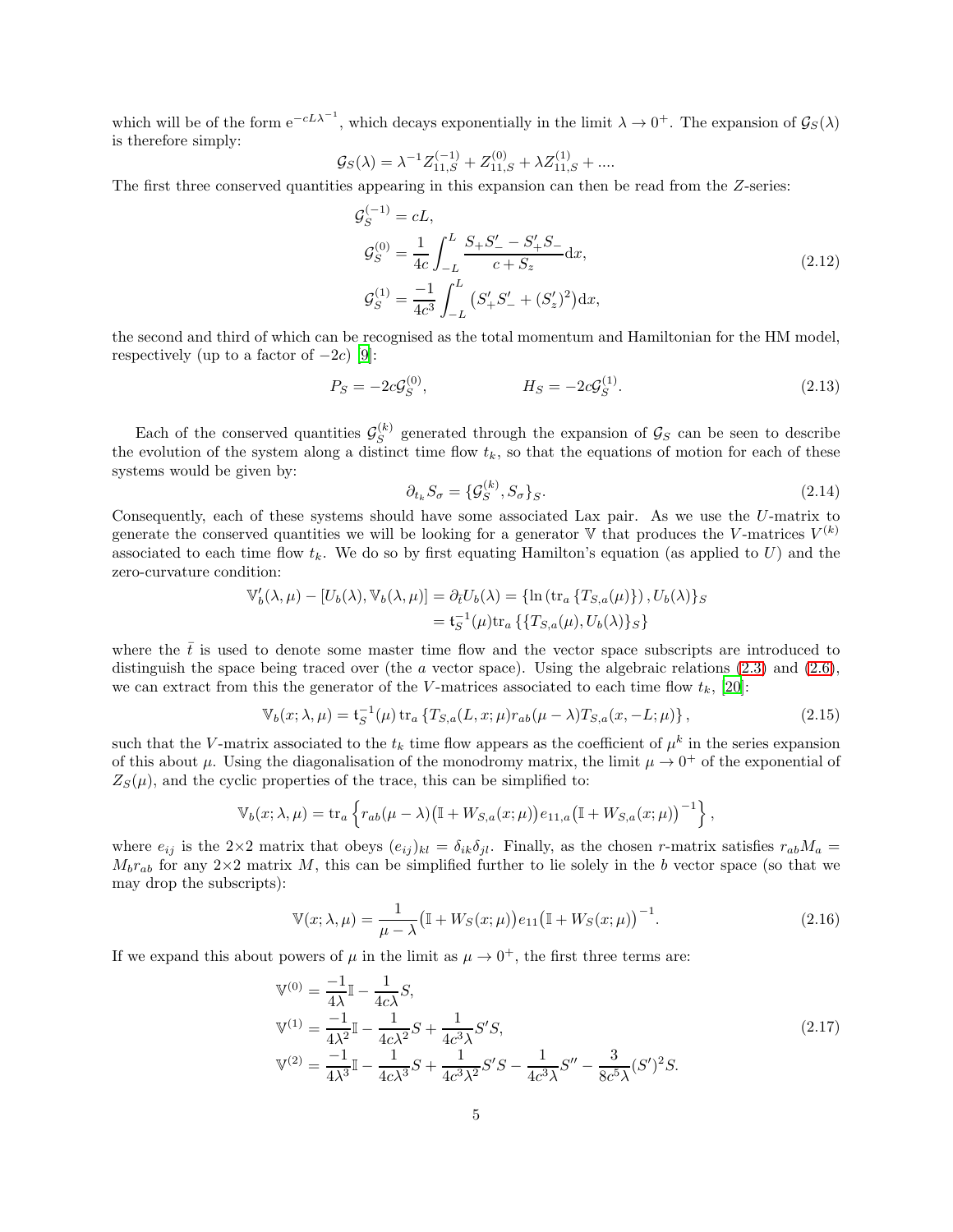After removing the overall commuting constant factors and scaling by  $-2c$ , the second of these can be identified as the  $V$ -matrix in the Lax pair  $(1.5)$ :

$$
V = -2c(\mathbb{V}^{(1)} + \frac{1}{4\lambda^2}\mathbb{I}).
$$

It is the identification of U with  $V^{(0)}$  up to some constant factors, that suggests the introduction of a dual picture for this model, with the roles of time and space switched. Before we investigate this though, we briefly discuss how to adapt this construction to account for non-periodic boundary conditions.

### <span id="page-5-0"></span>*2.3. Open Boundary Conditions*

In order to study systems with open boundary conditions, we need to introduce some  $K_{\pm}$ -matrices that are associated to the  $\pm L$  boundaries, and have a dependence on the spectral parameter and some additional constants. In order for them to be used in generating conserved quantities, we require that they satisfy the classical analogue of the (non-dynamical) quantum reflection equation [\[13\]](#page-16-11):

<span id="page-5-2"></span>
$$
0 = [r_{ab}(\lambda - \mu), K_{\pm, a}(\lambda)K_{\pm, b}(\mu)] + K_{\pm, a}(\lambda)r_{ab}(\lambda + \mu)K_{\pm, b}(\mu) - K_{\pm, b}(\mu)r_{ab}(\lambda + \mu)K_{\pm, a}(\lambda). \tag{2.18}
$$

For the r-matrix  $(2.2)$ , the most general choice of  $K_{+}$ -matrix (up to some rescaling and gauge transformations) is [\[23\]](#page-17-5):

<span id="page-5-3"></span>
$$
K_{\pm}(\lambda) = \alpha_{\pm}\mathbb{I} + \lambda \begin{pmatrix} \delta_{\pm} & \beta_{\pm} \\ \gamma_{\pm} & -\delta_{\pm} \end{pmatrix},\tag{2.19}
$$

where  $\alpha_{\pm}$ ,  $\beta_{\pm}$ ,  $\gamma_{\pm}$ , and  $\delta_{\pm}$  are some constants that describe the boundary conditions being considered<sup>[3](#page-5-1)</sup>. If these are given a time dependence, then these would be dynamical boundary conditions. For this paper, however, we consider only the non-dynamical case where they have no time dependence (and when we move on to discuss time-like boundary conditions, we shall assume that the equivalent constants have no space dependence). These  $K_{\pm}$ -matrices are introduced into the transfer matrix  $\mathfrak{t}_S$  as [\[12,](#page-16-10) [13\]](#page-16-11):

<span id="page-5-4"></span>
$$
\bar{\mathfrak{t}}_S(\lambda) = \text{tr}\left\{K_+(\lambda)T_S(L, -L; \lambda)K_-(\lambda)T_S^{-1}(L, -L; -\lambda)\right\},\tag{2.20}
$$

and from this definition it follows that:

$$
\{\bar{\mathfrak{t}}_S(\lambda),\bar{\mathfrak{t}}_S(\mu)\}_S=0.
$$

Much as in the periodic case, we will consider the generator  $\bar{\mathcal{G}}_S(\lambda) = \ln(\bar{t}_S(\lambda))$ , as this will supply us with the known Hamiltonian. To diagonalise the  $T_S^{-1}$ , we use:

$$
T_S^{-1}(x, y; -\lambda) = \left(\mathbb{I} + W_S(y; -\lambda)\right) e^{-Z_S(x, y; -\lambda)} \left(\mathbb{I} + W_S(x; -\lambda)\right)^{-1},
$$

in place of [\(2.9\)](#page-3-0). Consequently, as the highest order term in  $Z_S$  is  $\lambda^{-1}$ , the effect of the – sign outside of the  $Z_S$  and the change in sign of the  $\lambda$  will cancel out, so that the expansion of the exponential term in the limit  $\lambda \to 0^+$  is:

$$
e^{-Z_S(x,y;-\lambda)} \to e^{-Z_{11,S}(x,y;-\lambda)} e_{11} + \mathcal{O}(e^{-\lambda^{-1}}).
$$
\n(2.21)

Consequently, the expansion of the generator  $\bar{\mathcal{G}}_S$  is:

$$
\bar{\mathcal{G}}_S(\lambda) = Z_{11,S}(\lambda) - Z_{11,S}(-\lambda) + \ln\left(\left[\left(\mathbb{I} + W_S(L; -\lambda)\right)^{-1} K_+(\lambda) \left(\mathbb{I} + W_S(L; \lambda)\right)\right]_{11}\right) + \ln\left(\left[\left(\mathbb{I} + W_S(-L; \lambda)\right)^{-1} K_-(\lambda) \left(\mathbb{I} + W_S(-L; -\lambda)\right)\right]_{11}\right),
$$

<span id="page-5-1"></span><sup>&</sup>lt;sup>3</sup>The reflection equation satisfied by the K<sub>+</sub>- and K<sub>−</sub>-matrices actually differ by a minus sign in the spectral parameter, but we absorb this factor into the  $\beta_+$ ,  $\gamma_+$ , and  $\delta_+$  to keep the forms of the matrices the same.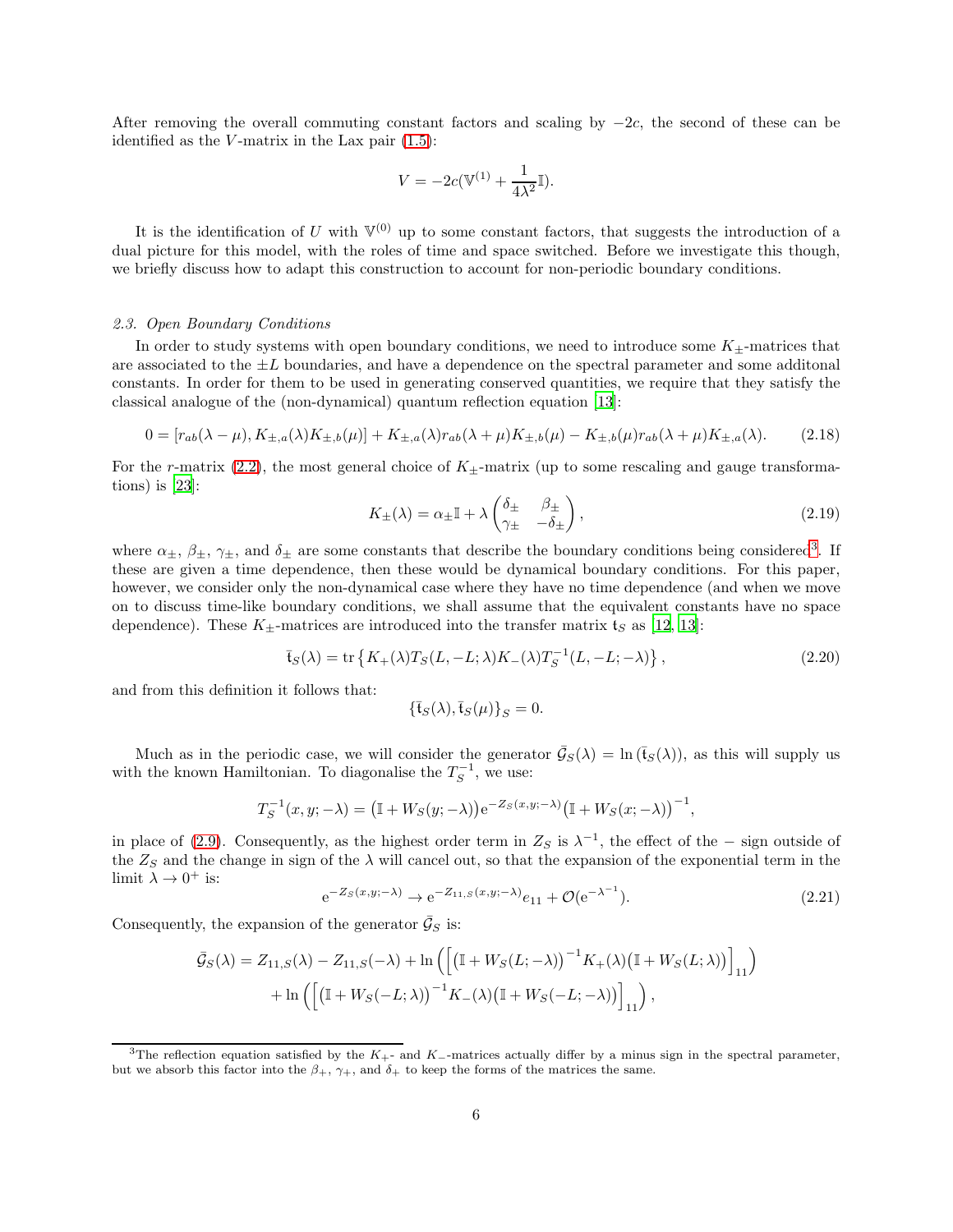where the  $[\ldots]_{ij}$  indicates that we are only considering the *ij*th component of the matrix inside the brackets. If we expand this expression, the order  $\lambda^0$  coefficient is constant while the order  $\lambda^1$  coefficient is:

$$
\bar{\mathcal{G}}_S^{(1)} = \frac{-1}{2c^3} \int_{-L}^{L} \left( S_+^{\prime} S_-^{\prime} + (S_z^{\prime})^2 \right) dx + \frac{1}{2\alpha_+ c} \left[ 2\delta_+ S_z + \beta_+ S_+ + \gamma_+ S_- \right]_{x=+L} + \frac{1}{2\alpha_- c} \left[ 2\delta_- S_z + \beta_- S_+ + \gamma_- S_- \right]_{x=-L} . \tag{2.22}
$$

This can be recognised as  $\mathcal{G}_{S}^{(1)}$  from [\(2.12\)](#page-4-0), up to boundary contributions and an overall factor. As  $\mathcal{G}_{S}^{(0)}$  was associated to the total momentum of the system, and  $\bar{\mathcal{G}}_S^{(0)}$  is trivial, we can infer that the momentum is no longer conserved when boundary conditions are introduced.

By following an analogous derivation to that of  $(2.15)$ , we can derive the generator of the V-matrices corresponding to the conserved quantities generated by  $\bar{G}_S$ . There are three cases to consider in this setting [\[24\]](#page-17-6), corresponding to the V-matrices in the bulk (labelled  $\overline{\mathbb{V}}_B$ ), and the V-matrices lying at each of the two boundaries (labelled  $\mathbb{V}_\pm$  for the  $x = \pm L$  boundaries, respectively). The generator of the bulk V-matrices is:

$$
\begin{split} \bar{\mathbb{V}}_{\text{B},b}(x;\lambda,\mu) &= \bar{\mathfrak{t}}_S^{-1}(\mu) \text{tr}_a \left\{ K_{+,a}(\mu) T_{S,a}(L,x;\mu) r_{ab}(\mu-\lambda) T_{S,a}(x,-L;\mu) K_{-,a}(\mu) T_{S,a}^{-1}(-\mu) \right. \\ &\quad \left. + K_{+,a}(\mu) T_{S,a}(\mu) K_{-,a}(\mu) T_{S,a}^{-1}(x,-L;-\mu) r_{ab}(\mu+\lambda) T_{S,a}^{-1}(L,x;-\mu) \right\}, \end{split} \tag{2.23}
$$

while the generator of the  $V$ -matrices at the positive boundary is:

$$
\bar{\mathbb{V}}_{+,b}(\lambda,\mu) = \bar{\mathfrak{t}}_S^{-1}(\mu) \text{tr}_a \left\{ K_{-,a}(\mu) T_{S,a}^{-1}(-\mu) \Big( K_{+,a}(\mu) r_{ab}(\mu - \lambda) + r_{ab}(\mu + \lambda) K_{+,a}(\mu) \Big) T_{S,a}(\mu) \right\},\tag{2.24}
$$

and the generator of the V-matrices at the negative boundary is:

$$
\bar{\mathbb{V}}_{-,b}(\lambda,\mu) = \bar{\mathfrak{t}}_S^{-1}(\mu) \text{tr}_a \left\{ K_{+,a}(\mu) T_{S,a}(\mu) \Big( r_{ab}(\mu - \lambda) K_{-,a}(\mu) + K_{-,a}(\mu) r_{ab}(\mu + \lambda) \Big) T_{S,a}^{-1}(-\mu) \right\}.
$$
 (2.25)

If we expand these three generators about  $\mu$  as  $\mu \to 0^+$ , the order  $\mu^0$  contributions from each generator are trivial, corresponding to  $\bar{G}_{S}^{(0)}$  being constant. At order  $\mu^{1}$ , they are:

$$
\begin{split} \n\bar{\mathbb{V}}_{\mathcal{B}}^{(1)}(x;\lambda) &= \frac{-1}{2\lambda^2} \mathbb{I} - \frac{1}{2c\lambda^2} S + \frac{1}{2c^3 \lambda} S' S, \\ \n\bar{\mathbb{V}}_{\pm}^{(1)}(\lambda) &= \frac{-1}{2\lambda^2} \mathbb{I} - \frac{1}{2c\lambda^2} S \pm \frac{1}{4\alpha_{\pm} c\lambda} \left( \frac{\beta_{\pm} S_{+} - \gamma_{\pm} S_{-}}{2(\gamma_{\pm} S_{z} - \delta_{\pm} S_{+})} - \frac{2(\delta_{\pm} S_{-} - \beta_{\pm} S_{z})}{\gamma_{\pm} S_{-} - \beta_{\pm} S_{+}} \right). \n\end{split} \tag{2.26}
$$

In order to extract the boundary conditions from the open Hamiltonian, we simply calculate the equations of motion as usual (through the Poisson brackets and Hamilton's equation), except gathering all of the boundary terms that arise (either from the integration of total derivatives in the bulk Hamiltonian, or from the Poisson bracket of the fields with the boundary Hamiltonians). We then impose the sewing conditions that the equations of motion away from the boundary smoothly transition to those at the boundary, i.e. that  $\lim_{x \to \pm L} \dot{S}_{\sigma}(x) = \dot{S}_{\sigma}(\pm L).$ 

Similarly, in order to extract the boundary conditions from the V-matrices, the condition that the equations of motion agree at the boundary manifests as the condition that  $\lim_{x\to\pm L} \mathbb{V}_{B,b} = \mathbb{V}_{\pm,b}$ . Performing either of these limits yields the same constraint on the boundary constants and the  $S_{\sigma}$  at the boundary [\[14\]](#page-16-12):

<span id="page-6-0"></span>
$$
\alpha_{\pm} [S_{+}S'_{-} - S'_{+}S_{-}]_{x=\pm L} = \pm c^{2} [\beta_{\pm}S_{+} - \gamma_{\pm}S_{-}]_{x=\pm L},
$$
  
\n
$$
\alpha_{\pm} [S_{+}S'_{z} - S'_{+}S_{z}]_{x=\pm L} = \pm c^{2} [\delta_{\pm}S_{+} - \gamma_{\pm}S_{z}]_{x=\pm L},
$$
  
\n
$$
\alpha_{\pm} [S_{-}S'_{z} - S'_{-}S_{z}]_{x=\pm L} = \pm c^{2} [\delta_{\pm}S_{-} - \beta_{\pm}S_{z}]_{x=\pm L}.
$$
\n(2.27)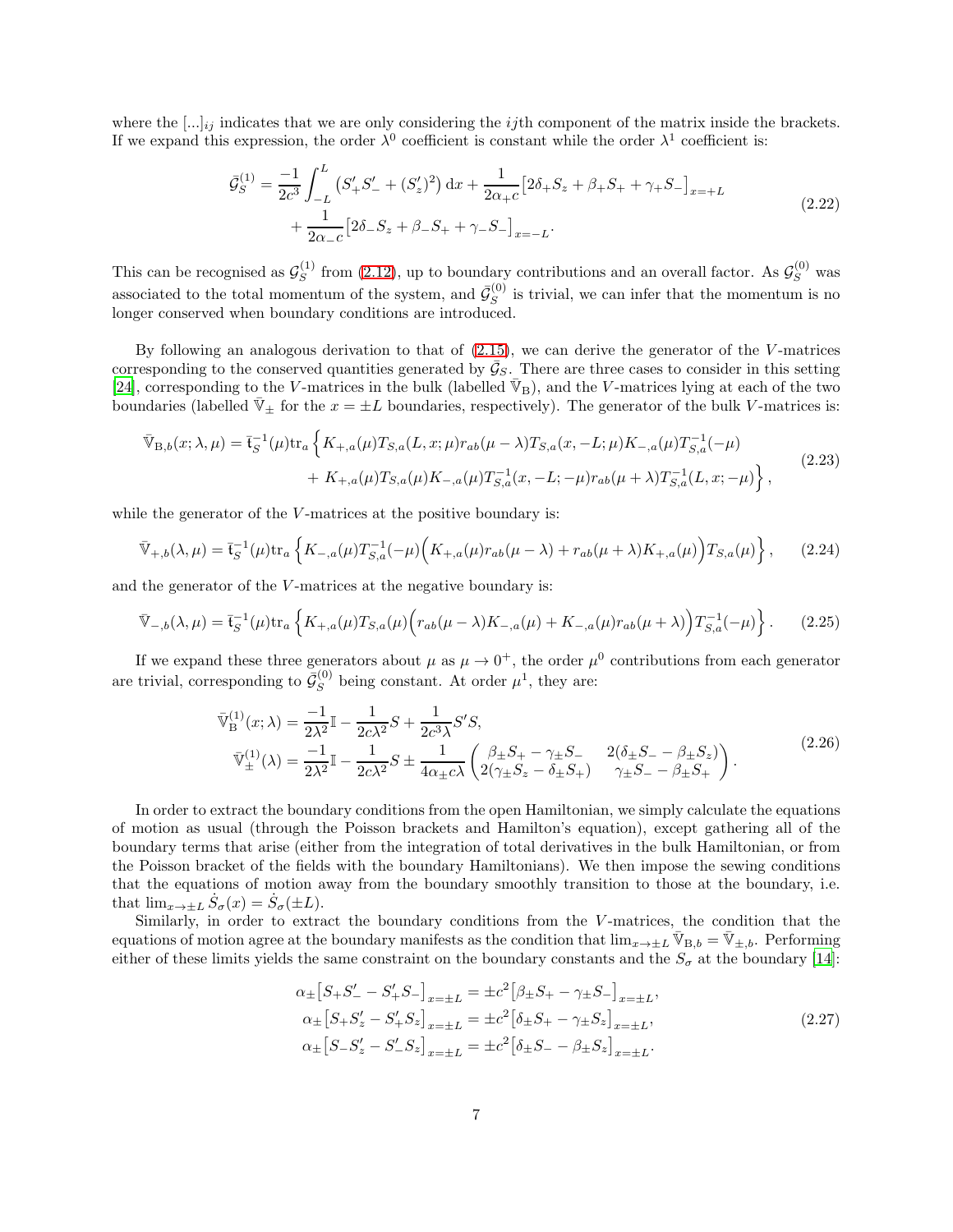#### <span id="page-7-0"></span>3. The Dual Model

By considering the equal prominence of the space and time coordinates in the Lagrangian picture of a 1+1 dimensional system, a dual Hamiltonian formulation of the non-linear Schrödinger model was constructed in [\[2\]](#page-16-1), which had equal-space Poisson brackets (in place of the equal-time Poisson brackets) and dual integrals of motion that are conserved with respect to space-evolution rather than time-evolution. In this paper we focus on the Lax pair construction rather than the Lagrangian picture emphasised in previous work.

In this Section, we build the dual construction of the isotropic Landau-Lifshitz model in the language of Lax pairs. It follows mostly in parallel with Section [2,](#page-1-0) with the only divergences being where we emphasise important differences between the two pictures, such as in the limiting procedure of the exponential in the case of open boundary conditions, and where we digress to give an example of how this dual picture can be used to find integrable systems depending non-trivially on additional fields.

The final subsection [3.4](#page-12-0) considers the introduction of time-like boundary conditions. This idea was introduced in [\[10](#page-16-9)], where it was applied to the non-linear Schrödinger model.

#### <span id="page-7-1"></span>*3.1. Poisson Brackets*

The first step in this dual construction is defining the equal-space Poisson brackets [\(3.5\)](#page-8-1) through the use of the r-matrix and an analogue of the linear algebraic relation [\(2.3\)](#page-2-3). However, as the hierarchy will now describe a series of commuting space flows, the  $S'_{\sigma}$  in the V-matrix [\(1.5\)](#page-1-4) will all be derivatives with respect to a specific space-flow, namely the 0th order flow  $x_0$  (as will be seen later). Consequently, to prevent later confusion, we define these as some new fields,  $\Sigma_{\sigma}$ . When we look at the 0th order Hamiltonian or V-matrix (that is, those that provide the original equations of motion  $(1.3)$ ), we will find as part of the space-evolution equations the identification  $\Sigma_{\sigma} = \partial_{x_0} S_{\sigma}$ . Otherwise, these  $\Sigma_{\sigma}$  will be treated as entirely independent fields, as can be seen in Subsection [3.3.](#page-10-0)

With these new fields, the V-matrix that we consider is:

<span id="page-7-4"></span>
$$
V = \frac{1}{2\lambda^2}S - \frac{1}{2c^2\lambda}\Sigma S,\tag{3.1}
$$

with:

$$
\Sigma = \begin{pmatrix} \Sigma_z & \Sigma_- \\ \Sigma_+ & -\Sigma_z \end{pmatrix}.
$$

While the Poisson brackets were found from the  $U$ - and r-matrices via  $(2.3)$ , we assume that a similar equation exists for the  $V$ -matrices, namely [\[1](#page-16-0)]:

<span id="page-7-3"></span>
$$
\{V_a(t_1,\lambda), V_b(t_2,\mu)\}_T = [r_{ab}(\lambda-\mu), V_a(t_1,\lambda) + V_b(t_2,\mu)]\,\delta(t_1 - t_2). \tag{3.2}
$$

Inserting both the V-matrix and the r-matrix into this expression, we find a collection of Poisson brackets between the various fields:

$$
\{S_{\pm}(t_1), S_z(t_2)\}_T = \{S_{+}(t_1), S_{-}(t_2)\}_T = 0,
$$
  
\n
$$
\{S_{\pm}(t_1), \Sigma_z(t_2)\}_T = \{S_z(t_1), \Sigma_{\pm}(t_2)\}_T = S_{\pm} S_z \delta(t_1 - t_2),
$$
  
\n
$$
\{S_z(t_1), \Sigma_z(t_2)\}_T = -S_{+} S_{-} \delta(t_1 - t_2),
$$
  
\n
$$
\{S_{\pm}(t_1), \Sigma_{\pm}(t_2)\}_T = S_{\pm}^2 \delta(t_1 - t_2),
$$
  
\n
$$
\{S_{\pm}(t_1), \Sigma_{\mp}(t_2)\}_T = -(2S_z^2 + S_{+} S_{-}) \delta(t_1 - t_2),
$$
  
\n
$$
\{\Sigma_{\pm}(t_1), \Sigma_z(t_2)\}_T = (S_{\pm} \Sigma_z - \Sigma_{\pm} S_z) \delta(t_1 - t_2),
$$
  
\n
$$
\{\Sigma_{+}(t_1), \Sigma_{-}(t_2)\}_T = (S_{+} \Sigma_{-} - \Sigma_{+} S_{-}) \delta(t_1 - t_2).
$$
  
\n(3.3)

As well as sharing the Casimir element  $c^2 = S_z^2 + S_z -$  with the original model, these brackets have an additional commuting quantity:

<span id="page-7-2"></span>
$$
\tilde{c} = 2S_z \Sigma_z + S_+ \Sigma_- + S_- \Sigma_+, \tag{3.4}
$$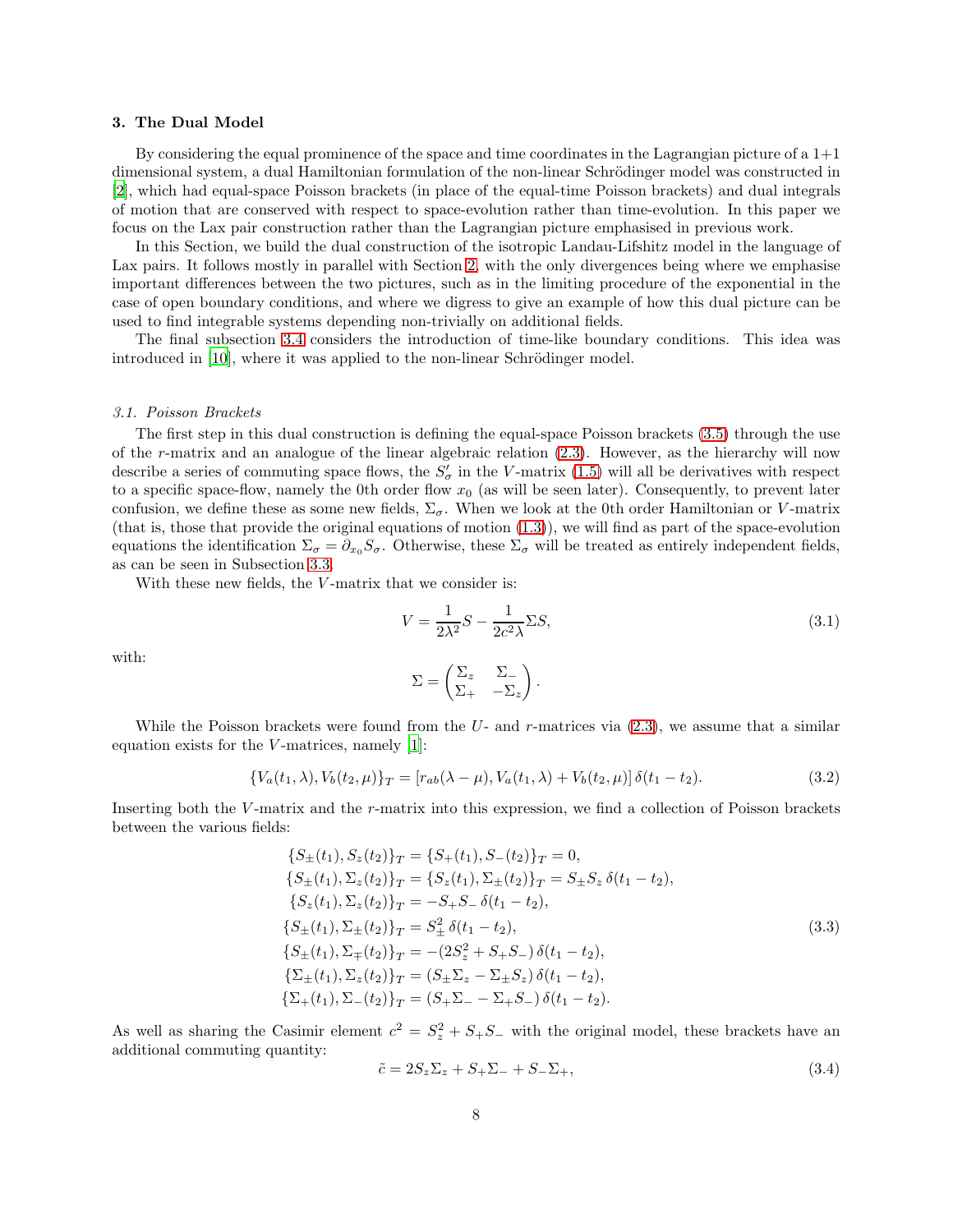where, in reference to when  $\Sigma_{\sigma} = \partial_{x_0} S_{\sigma}$  in the HM model, we choose to set  $\tilde{c} = 0$ . Consequently, when the HM model is considered and we can write the  $\Sigma_{\sigma}$  directly as the derivatives of the  $S_{\sigma}$ , [\(3.4\)](#page-7-2) becomes redundant as it is merely the derivative of the original Casimir, [\(2.4\)](#page-2-7). At any other level of the hierarchy however, we cannot directly relate the  $\Sigma_{\sigma}$  and the  $S_{\sigma}$ , so the two Casimirs are distinct.

Introducing the fields  $\Sigma_x$ ,  $\Sigma_y$ , and  $\Sigma_z$  in analogy to  $S_x$ ,  $S_y$ , and  $S_z$ , these Poisson brackets can be written more compactly by using the indices  $i, j \in \{x, y, z\}$ :

<span id="page-8-1"></span>
$$
\{S_i(t_1), S_j(t_2)\}_T = 0,
$$
  
\n
$$
\{S_i(t_1), \Sigma_j(t_2)\}_T = (S_i S_j - c^2 \delta_{ij}) \delta(t_1 - t_2),
$$
  
\n
$$
\{\Sigma_i(t_1), \Sigma_j(t_2)\}_T = (S_i \Sigma_j - S_j \Sigma_i) \delta(t_1 - t_2),
$$
\n(3.5)

where the two Casimir elements are now:

$$
c^{2} = S_{x}^{2} + S_{y}^{2} + S_{z}^{2},
$$
  
\n
$$
0 = S_{x} \Sigma_{x} + S_{y} \Sigma_{y} + S_{z} \Sigma_{z}.
$$
\n(3.6)

By defining the quantities:

$$
\psi_1 = S_x^2, \qquad \phi_1 = \frac{1}{2c^2} \left( \frac{\Sigma_z}{S_z} - \frac{\Sigma_x}{S_x} \right), \qquad \psi_2 = S_y^2, \qquad \phi_2 = \frac{1}{2c^2} \left( \frac{\Sigma_z}{S_z} - \frac{\Sigma_y}{S_y} \right), \qquad (3.7)
$$

the above Poisson brackets can be written as a canonical pair (where we use the 2 Casimir elements to discount two of the fields):

$$
\{\psi_1(t_1), \psi_2(t_2)\}_T = \{\phi_1(t_1), \phi_2(t_2)\}_T = 0, \qquad \{\psi_i(t_1), \phi_j(t_2)\}_T = \delta_{ij}\delta(t_1 - t_2). \tag{3.8}
$$

### <span id="page-8-0"></span>*3.2. Periodic Boundary Conditions*

In both this section and the next (where open boundary conditions are considered), we consider a system that lies on the interval  $[-\tau, \tau]$ , for some  $\tau > 0$ . The periodic boundary conditions in this setting are then  $S_{\sigma}(\tau) = S_{\sigma}(-\tau)$  and  $\Sigma_{\sigma}(\tau) = \Sigma_{\sigma}(-\tau)$ .

The construction of the dual model follows in parallel with Section [2.2.](#page-2-1) The first object constructed is therefore the equal-space monodromy matrix,  $T_T$ , which is a solution to the temporal half of the auxiliary linear problem, [\(1.4\)](#page-1-5), in place of Ψ. This is diagonalised (by analogy to the standard picture discussed in Section [2\)](#page-1-0) through the use of a diagonal matrix  $Z_T$  and an anti-diagonal matrix  $W_T$ :

<span id="page-8-4"></span>
$$
T_T(t_1, t_2; \lambda) = P \exp \int_{t_2}^{t_1} V(\xi) d\xi
$$
  
=  $(\mathbb{I} + W_T(t_1; \lambda)) e^{Z_T(t_1, t_2; \lambda)} (\mathbb{I} + W_T(t_2; \lambda))^{-1}.$  (3.9)

Because we have chosen that the V-matrices satisfy a linear algebraic relation of the form  $(3.2)$ , the full equal-space monodromy matrix  $T_T(\lambda) = T_T(\tau, -\tau; \lambda)$  will satisfy a quadratic algebraic relation analogous to [\(2.6\)](#page-2-6):

<span id="page-8-2"></span>
$$
\{T_{T,a}(\lambda), T_{T,b}(\mu)\}_T = [r_{ab}(\lambda - \mu), T_{T,a}(\lambda)T_{T,b}(\mu)].
$$
\n(3.10)

Taking the trace of the equal-space monodromy matrix we get the equal-space transfer matrix,  $t_T$ :

<span id="page-8-3"></span>
$$
\begin{aligned} \mathfrak{t}_{T}(\lambda) &= \text{tr}\left\{T_{T}(\lambda)\right\} \\ &= \mathbf{e}^{Z_{11,T}(\lambda)} + \mathbf{e}^{Z_{22,T}(\lambda)}, \end{aligned} \tag{3.11}
$$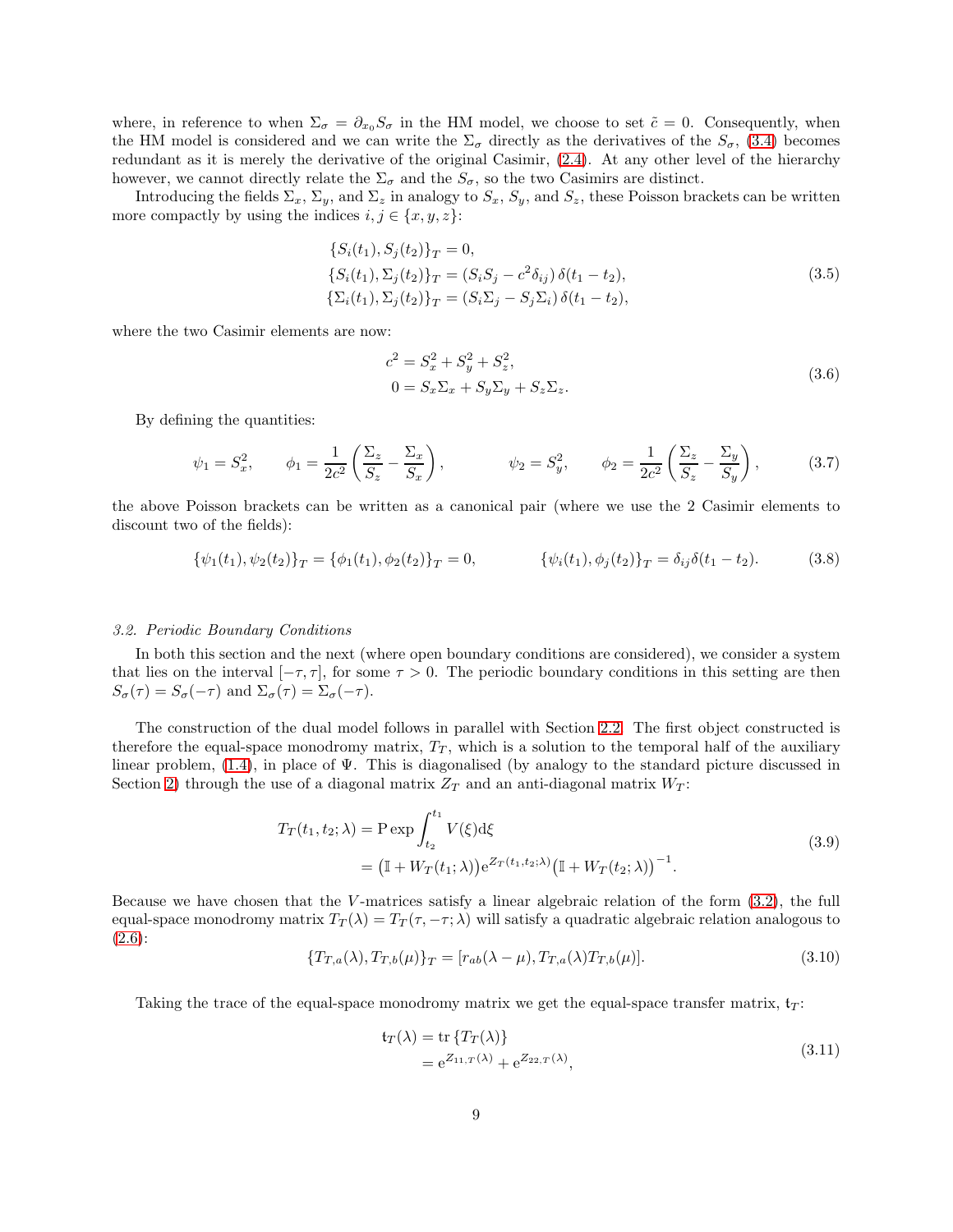which, by virtue of the equal-space monodromy matrix satisfying the quadratic relation [\(3.10\)](#page-8-2), Poisson commute for different spectral parameters:

$$
\{\mathfrak{t}_T(\lambda),\mathfrak{t}_T(\mu)\}_T=0.
$$

Finally, as these two series Poisson commute, so will each pair of the coefficients  $\mathfrak{t}_T^{(k)}$ . Therefore, if we take the logarithm of these,  $\mathcal{G}_T(\lambda) = \ln(t_T(\lambda))$ , we have that the coefficients in the series expansion of  $\mathcal{G}_T(\lambda)$ Poisson commute with one another:

$$
\{\mathcal{G}_T^{(k)}, \mathcal{G}_T^{(j)}\}_T = 0. \tag{3.12}
$$

As in Section [2.2,](#page-2-1) in order to expand  $\mathcal{G}_T$ , we need to consider the leading order contribution in each of  $Z_{11,T}$  and  $Z_{22,T}$ . Consequently, if we insert the diagonalisation of  $T_T$  into the temporal half of the auxiliary linear problem, [\(1.4\)](#page-1-5), then we find relations for the  $W_T$  and  $Z_T$ :

<span id="page-9-1"></span>
$$
0 = \dot{W}_T + [W_T, V_D] + W_T V_A W_T - V_A,
$$
  
\n
$$
\dot{Z}_T = V_D + V_A W_T,
$$
\n(3.13)

where now  $V_D$  and  $V_A$  are the diagonal and anti-diagonal components of the V-matrix, respectively. Expanding  $W_T$  and  $Z_T$  in powers of  $\lambda$  as<sup>[4](#page-9-0)</sup>:

$$
W_T(\lambda) = \sum_{k=0}^{\infty} \lambda^k W_T^{(k)}, \qquad Z_T(\lambda) = \sum_{k=-2}^{\infty} \lambda^k Z_T^{(k)},
$$

then we can recursively solve [\(3.13\)](#page-9-1). Solving the first few orders of these, we find the first three  $Z_T$ -matrices to be:

$$
Z_T^{(-2)} = c\tau \begin{pmatrix} 1 & 0 \\ 0 & -1 \end{pmatrix}, \qquad Z_T^{(-1)} = 0,
$$
  
\n
$$
Z_T^{(0)} = \frac{1}{2c} \int_{-\tau}^{\tau} \left[ \dot{S}_z \mathbb{I} + (c - S_z) \begin{pmatrix} \frac{\dot{S}_-}{S_-} & 0 \\ 0 & -\frac{\dot{S}_+}{S_+} \end{pmatrix} - \frac{1}{2c^2} (\Sigma_+ \Sigma_- + \Sigma_z^2) \begin{pmatrix} 1 & 0 \\ 0 & -1 \end{pmatrix} \right] dt.
$$
 (3.14)

Then, due to the form of the highest order term, the  $e^{Z_{11,T}}$  dominate over the  $e^{Z_{22,T}}$  in [\(3.11\)](#page-8-3), so that  $\mathcal{G}_T = Z_{11,T} + \dots$  I.e. the first three conserved quantities generated this way will be:

<span id="page-9-2"></span>
$$
\mathcal{G}_{T}^{(-2)} = c\tau, \qquad \mathcal{G}_{T}^{(-1)} = 0,
$$
\n
$$
\mathcal{G}_{T}^{(0)} = \frac{1}{2c} \int_{-\tau}^{\tau} \left( \dot{S}_z + (c - S_z) \frac{\dot{S}_-}{S_-} - \frac{1}{2c^2} (\Sigma_+ \Sigma_- + \Sigma_z^2) \right) dt.
$$
\n(3.15)

Focussing on the third of these, if we use the periodic boundary conditions to remove any total derivatives and multiply by a factor of  $-2c, \mathcal{G}_T^{(0)}$  reduces to:

$$
H_T = \frac{1}{2} \int_{-L}^{L} \left( \frac{\dot{S}_+ S_- - S_+ \dot{S}_-}{c + S_z} + \frac{1}{c^2} (\Sigma_+ \Sigma_- + \Sigma_z^2) \right) dt.
$$
 (3.16)

This is the equal-space Hamiltonian for the HM model, i.e. the generator of the space-evolution along the space flow  $x_0$ , as can be seen by using  $H_T$  in Hamilton's equation to find the space-evolution equations:

$$
S'_{\sigma} = \{H_T, S_{\sigma}\}_T, \qquad \qquad \Sigma'_{\sigma} = \{H_T, \Sigma_{\sigma}\}_T.
$$

<span id="page-9-0"></span><sup>&</sup>lt;sup>4</sup>Note that due to the underlying V-matrix having a dependence on  $\lambda^{-2}$  (as compared to the earlier construction where the underlying U-matrix depended only on  $\lambda^{-1}$ ), the  $Z_T$  series needs to start at  $k = -2$  instead of  $k = -1$ .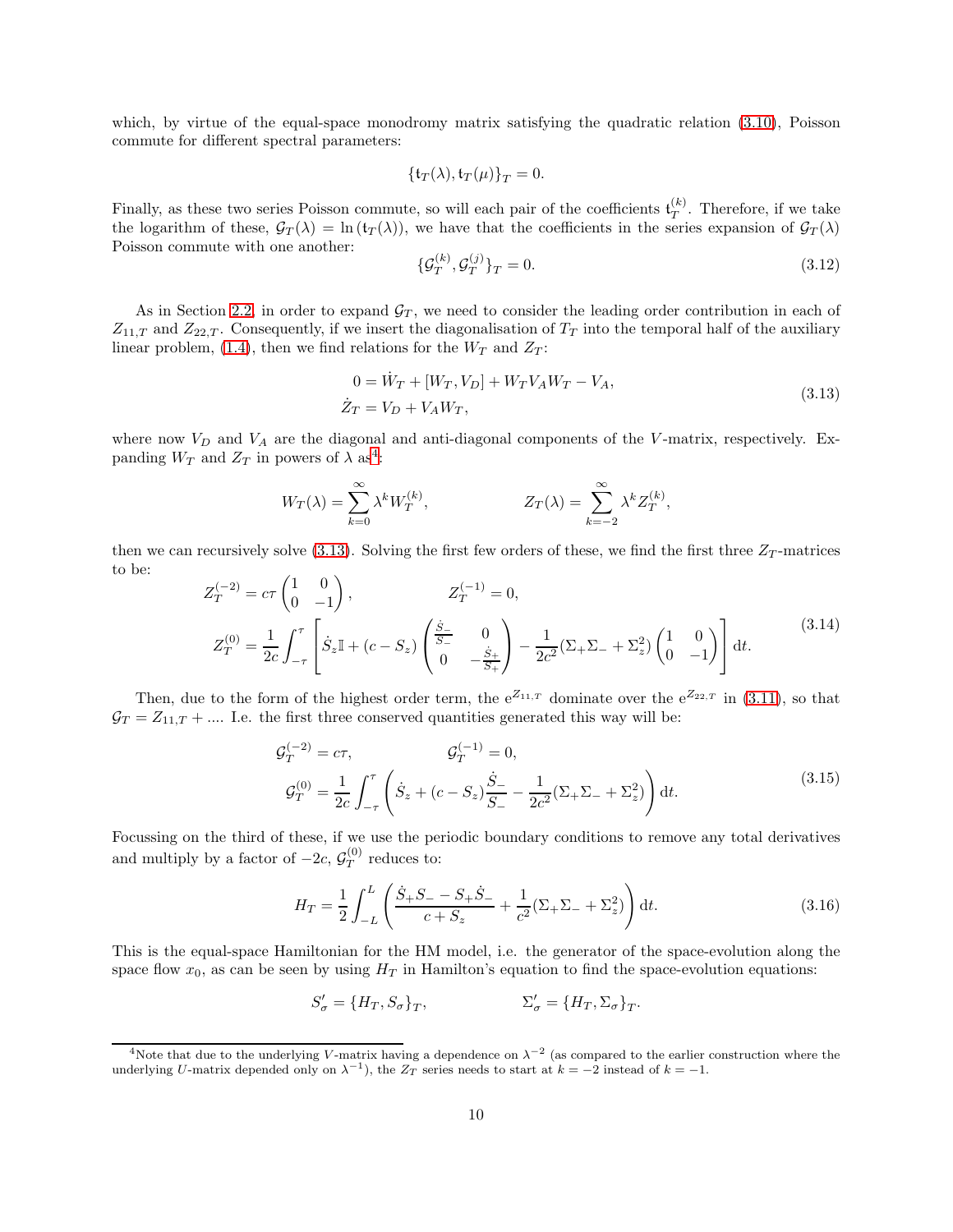Doing so, the space-evolution equations for  $S_{\sigma}$  simply give the identification  $S'_{\sigma} = \Sigma_{\sigma}$ , which is similar to the sine-Gordon model (which has been studied in this description in [\[11\]](#page-16-16)) and the dual construction of the NLS model [\[1\]](#page-16-0), while the space-evolution equations for  $\Sigma_{\sigma}$  give:

<span id="page-10-3"></span>
$$
\Sigma'_{\pm} = \pm (S_{\pm} \dot{S}_z - \dot{S}_{\pm} S_z) - \frac{1}{c^2} S_{\pm} (\Sigma_+ \Sigma_- + \Sigma_z^2),
$$
  
\n
$$
\Sigma'_z = \frac{1}{2} (\dot{S}_+ S_- - S_+ \dot{S}_-) - \frac{1}{c^2} S_z (\Sigma_+ \Sigma_- + \Sigma_z^2),
$$
\n(3.17)

which, after substituting in  $S'_{\sigma} = \Sigma_{\sigma}$  can be compactly written as:

<span id="page-10-4"></span>
$$
\vec{S}'' = i\vec{S} \times \dot{\vec{S}} - \frac{1}{c^2} \vec{S} |\vec{S}'|^2,
$$
\n(3.18)

and are equivalent to the original equations of motion, [\(1.3\)](#page-1-3), after replacing  $S_x, S_y$  with  $S_{\pm} = S_x \pm iS_y$ .

Using the equal space Poisson brackets and the tower of equal space conserved quantities, we can generate a whole hierarchy of space-evolution equations associated to distinct systems. Consequently, we will also be interested in generating Lax pairs for each of these systems. By following the derivation of [\(2.15\)](#page-4-1) and [\(2.16\)](#page-4-2), we can derive a generator U for the tower of U-matrices that partner with the underlying V-matrix,  $(3.1)$ , which can be generally written as:

$$
\mathbb{U}_b(t;\lambda,\mu) = \mathfrak{t}_T^{-1}(\mu) \text{tr}_a \left\{ T_{T,a}(\tau,t;\mu) r_{ab}(\mu-\lambda) T_{T,a}(t,-\tau;\mu) \right\},\tag{3.19}
$$

or by using the known results and properties for the r-matrix, as well as the diagonalisation of  $T<sub>T</sub>$ , this can be reduced to an expression that lies only in one vector space:

$$
\mathbb{U}(t; \lambda, \mu) = \frac{1}{2(\mu - \lambda)} (\mathbb{I} + W_T(t; \mu)) e_{11} (\mathbb{I} + W_T(t; \mu))^{-1}.
$$
 (3.20)

When we expand this generator about  $\mu \to 0^+$ , the first three terms are:

<span id="page-10-1"></span>
$$
\mathbb{U}^{(0)} = \frac{-1}{4\lambda} \mathbb{I} - \frac{1}{4c\lambda} S,
$$
  
\n
$$
\mathbb{U}^{(1)} = \frac{-1}{4\lambda^2} \mathbb{I} - \frac{1}{4c\lambda^2} S + \frac{1}{4c^3\lambda} \Sigma S,
$$
  
\n
$$
\mathbb{U}^{(2)} = \frac{-1}{4\lambda^3} \mathbb{I} - \frac{1}{4c\lambda^3} S + \frac{1}{4c^3\lambda^2} \Sigma S + \frac{1}{4c^3\lambda} \dot{S} S - \frac{1}{8c^5\lambda} \Sigma^2 S.
$$
\n(3.21)

If we remove the constant factor from the first of these and multiply by a factor of  $-2c$ ,  $\mathbb{U}^{(0)}$  can be identified with the spatial component of the original Lax pair  $(1.5)$ :

<span id="page-10-2"></span>
$$
U = -2c(\mathbb{U}^{(0)} + \frac{1}{4\lambda}\mathbb{I}).
$$

This guarantees that the equations of motion for this model agree with the original equations, [\(1.3\)](#page-1-3).

#### <span id="page-10-0"></span>*3.3. Higher Order Systems*

The identification of the  $\Sigma_{\sigma}$  with the derivatives of the  $S_{\sigma}$  appears as part of the equations of motion for the system at order 0 in the hierarchy (the isotropic Landau-Lifshitz model). If we instead consider a different system, these will not necessarily be the same. To see this, we consider the system at order  $\mu^2$  in the hierarchy, which has Lax pair  $(U_2, V)$ , where we define:

$$
U_2 = -2c(\mathbb{U}^{(2)} + \frac{1}{4\lambda^3}\mathbb{I})
$$
  
=  $\frac{1}{2\lambda^3}S - \frac{1}{2c^2\lambda^2}\Sigma S - \frac{1}{2c^2\lambda}SS + \frac{1}{4c^4\lambda}\Sigma^2 S.$  (3.22)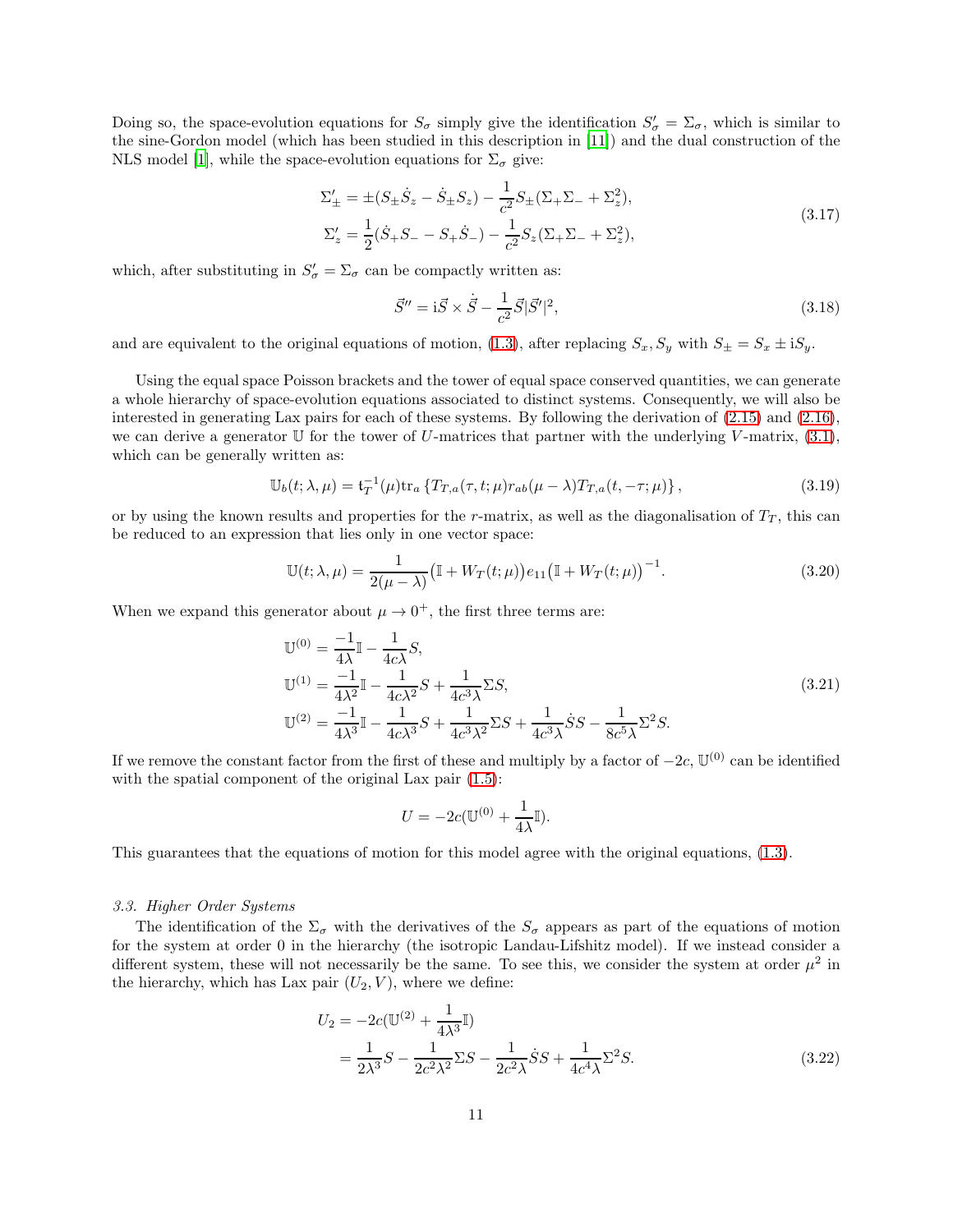Inserting this Lax pair into the zero-curvature condition, we find the space-evolution equations for this new system. The space-evolution of the three original fields,  $S_{\pm}$  and  $S_{z}$ , are:

$$
S'_{+} = \frac{1}{c^{2}}(S_{+}\dot{\Sigma}_{z} - S_{z}\dot{\Sigma}_{+}) + \frac{1}{2c^{4}}(\Sigma_{z}^{2} + \Sigma_{+}\Sigma_{-})\Sigma_{+},
$$
  
\n
$$
S'_{-} = \frac{1}{c^{2}}(S_{z}\dot{\Sigma}_{-} - S_{-}\dot{\Sigma}_{z}) + \frac{1}{2c^{4}}(\Sigma_{z}^{2} + \Sigma_{+}\Sigma_{-})\Sigma_{-},
$$
  
\n
$$
S'_{z} = \frac{1}{2c^{2}}(S_{-}\dot{\Sigma}_{+} - S_{+}\dot{\Sigma}_{-}) + \frac{1}{2c^{4}}(\Sigma_{z}^{2} + \Sigma_{+}\Sigma_{-})\Sigma_{z},
$$
\n(3.23)

while the space-evolution of the three fields  $\Sigma_{\pm}$  and  $\Sigma_{z}$  are:

$$
\Sigma'_{+} = \frac{1}{c^{2}}(\Sigma_{+}\dot{\Sigma}_{z} - \dot{\Sigma}_{+}\Sigma_{z}) + \ddot{S}_{+} + S_{+}\left(\frac{1}{c^{2}}((\dot{S}_{z})^{2} + \dot{S}_{+}\dot{S}_{-}) - \frac{1}{2c^{6}}(\Sigma_{z}^{2} + \Sigma_{+}\Sigma_{-})^{2}\right) \n+ \frac{1}{2c^{4}}(\Sigma_{z}^{2}(\dot{S}_{+}S_{z} - S_{+}\dot{S}_{z}) + \Sigma_{+}^{2}(\dot{S}_{-}S_{z} - S_{-}\dot{S}_{z}) + \Sigma_{+}\Sigma_{z}(\dot{S}_{+}S_{-} - S_{+}\dot{S}_{-})), \n\Sigma'_{-} = \frac{1}{c^{2}}(\dot{\Sigma}_{-}\Sigma_{z} - \Sigma_{-}\dot{\Sigma}_{z}) + \ddot{S}_{-} + S_{-}\left(\frac{1}{c^{2}}((\dot{S}_{z})^{2} + \dot{S}_{+}\dot{S}_{-}) - \frac{1}{2c^{6}}(\Sigma_{z}^{2} + \Sigma_{+}\Sigma_{-})^{2}\right) \n+ \frac{1}{2c^{4}}(\Sigma_{z}^{2}(S_{-}\dot{S}_{z} - \dot{S}_{-}S_{z}) + \Sigma_{-}^{2}(S_{+}\dot{S}_{z} - \dot{S}_{+}S_{z}) + \Sigma_{-}\Sigma_{z}(\dot{S}_{+}S_{-} - S_{+}\dot{S}_{-})), \n\Sigma'_{z} = \frac{1}{2c^{2}}(\dot{\Sigma}_{+}\Sigma_{-} - \Sigma_{+}\dot{\Sigma}_{-}) + \ddot{S}_{z} + S_{z}\left(\frac{1}{c^{2}}((\dot{S}_{z})^{2} + \dot{S}_{+}\dot{S}_{-}) - \frac{1}{2c^{6}}(\Sigma_{z}^{2} + \Sigma_{+}\Sigma_{-})^{2}\right) \n+ \frac{1}{2c^{4}}(\Sigma_{-}\Sigma_{z}(S_{+}\dot{S}_{z} - \dot{S}_{+}S_{z}) + \Sigma_{+}\Sigma_{z}(\dot{S}_{-}S_{z} - S_{-}\dot{S}_{z}) + \frac{1}{2}(\Sigma_{z}^{2} - \Sigma_{+}\Sigma_{-})(\dot{S}_{+}S_{-} - S_{+}\dot{S}_{-})).
$$
\n(3.24)

These can be written more compactly in terms of the vectors  $\vec{S} = (S_x, S_y, S_z)^T$  and  $\vec{\Sigma} = (\Sigma_x, \Sigma_y, \Sigma_z)^T$  as:

<span id="page-11-0"></span>
$$
\vec{S}' = \frac{\mathrm{i}}{c^2} (\vec{S} \times \dot{\vec{\Sigma}}) + \frac{1}{2c^4} |\vec{\Sigma}|^2 \vec{\Sigma},
$$
\n
$$
\vec{\Sigma}' = \frac{\mathrm{i}}{c^2} (\vec{\Sigma} \times \dot{\vec{\Sigma}}) - \frac{\mathrm{i}}{2c^4} |\vec{\Sigma}|^2 (\vec{S} \times \dot{\vec{S}}) + \ddot{\vec{S}} + \vec{S} \Big(\frac{1}{c^2} |\dot{\vec{S}}|^2 - \frac{1}{2c^6} |\vec{\Sigma}|^4 \Big) + \frac{\mathrm{i}}{c^4} \vec{\Sigma} (\vec{\Sigma} \cdot (\vec{S} \times \dot{\vec{S}})).
$$
\n(3.25)

When deriving the above Lax pair and resulting equations of motion we started from a V-matrix at order  $\mu^1$  and found the corresponding U-matrix at order  $\mu^2$ . We could instead, however, start by considering a U-matrix at order  $\mu^2$  and use that to find the corresponding V-matrix at order  $\mu^1$ .

To find this order  $\mu^2$  U-matrix, we start from the base system (i.e. the Lax pair consisting of the U- and V-matrices appearing at order  $\mu^0$ , see [\(2.17\)](#page-4-3) and [\(3.21\)](#page-10-1)):

$$
U = V = \frac{1}{2\lambda}S.
$$
\n(3.26)

The equations of motion for this system are simply  $\dot{S}_\sigma = S'_\sigma$ . Then, the first three terms in the hierarchy of U-matrices constructed from the V -matrix are:

$$
\mathbb{U}^{(0)} = \frac{-1}{4\lambda} \mathbb{I} - \frac{1}{4c\lambda} S,
$$
  
\n
$$
\mathbb{U}^{(1)} = \frac{-1}{4\lambda^2} \mathbb{I} - \frac{1}{4c\lambda^2} S + \frac{1}{4c^3\lambda} \dot{S} S,
$$
  
\n
$$
\mathbb{U}^{(2)} = \frac{-1}{4\lambda^3} \mathbb{I} - \frac{1}{4c\lambda^3} S + \frac{1}{4c^3\lambda^2} \dot{S} S - \frac{1}{4c^3\lambda} \ddot{S} - \frac{1}{8c^5\lambda} (\dot{S})^2 S,
$$
\n(3.27)

which should be compared with  $(2.17)$ . Before we can construct the space-like (standard) hierarchy for the U-matrix found from  $\mathbb{U}^{(2)}$  we need to define the fields  $P_{\sigma} = \partial_{t_0} S_{\sigma}$  and  $\mathbb{P}_{\sigma} = \partial_{t_0}^2 S_{\sigma}$  (in analogy to how we defined the field  $\Sigma_{\sigma} = \partial_{x_0} S_{\sigma}$ , so that the U-matrix is:

$$
U = \frac{1}{2\lambda^3}S - \frac{1}{2c^2\lambda^2}PS + \frac{1}{2c^2\lambda}\mathbb{P} + \frac{3}{4c^4\lambda}P^2S,
$$
\n(3.28)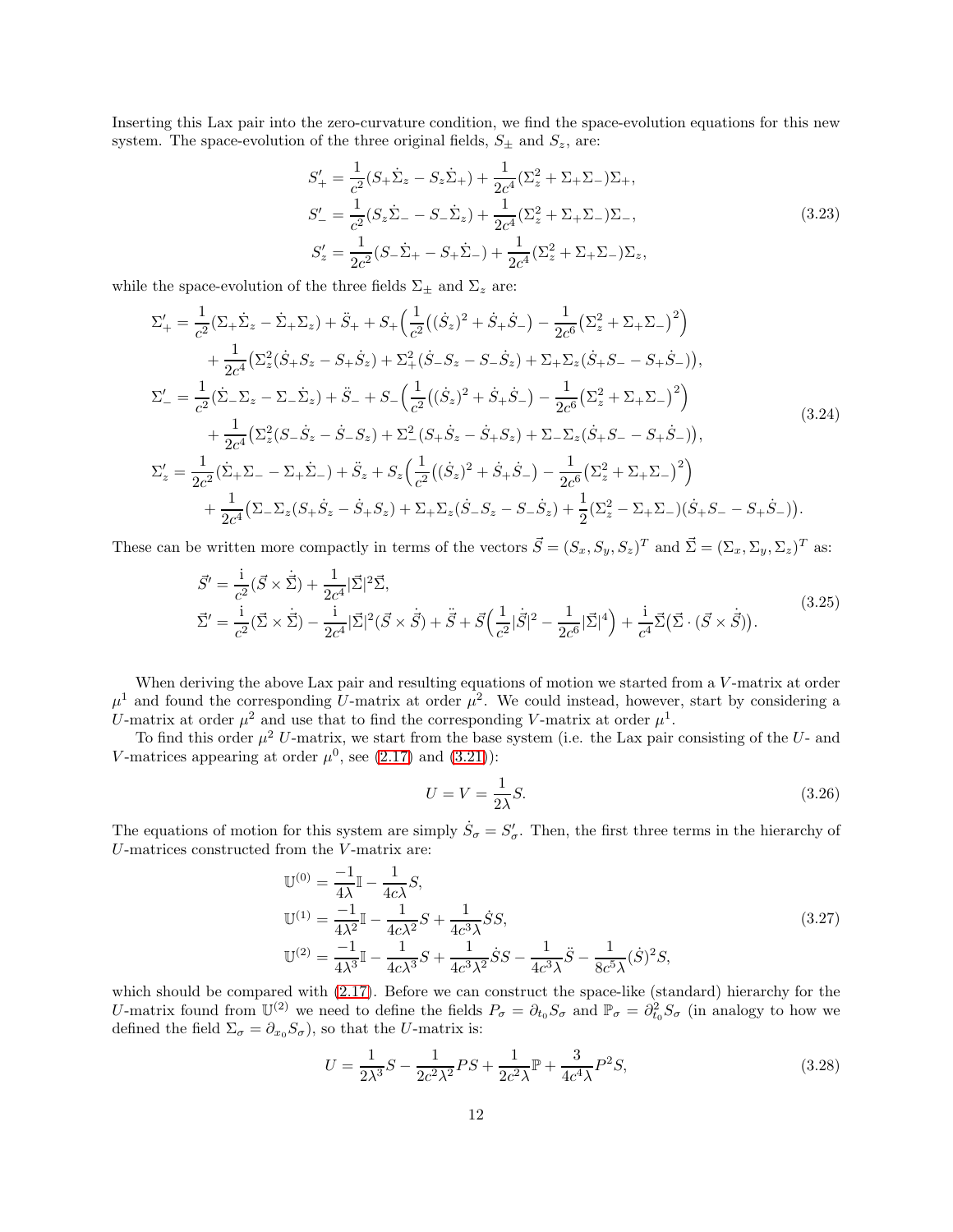with:

$$
P = \begin{pmatrix} P_z & P_- \\ P_+ & -P_z \end{pmatrix}, \qquad \mathbb{P} = \begin{pmatrix} \mathbb{P}_z & \mathbb{P}_- \\ \mathbb{P}_+ & -\mathbb{P}_z \end{pmatrix}.
$$

This is the U-matrix appearing at order  $\mu^2$  that we consider in place of [\(3.22\)](#page-10-2). Constructing the space-like hierarchy from this, the V-matrix appearing at order  $\mu^1$  is (after removing the constant factor and scaling by  $-2c$ :

$$
V = \frac{1}{2\lambda^2}S - \frac{1}{2c^2\lambda}PS.
$$
\n(3.29)

This Lax pair would appear to describe a system of equations different to [\(3.25\)](#page-11-0), due to containing a total of nine fields,  $S_{\sigma}$ ,  $P_{\sigma}$ , and  $\mathbb{P}_{\sigma}$ . When these matrices are inserted into the zero-curvature condition, however, one of these sets of fields is redundant and  $\mathbb P$  can be written in terms of S and P as:

$$
\mathbb{P} = S\dot{S} - \frac{1}{c^2}P^2S.
$$

The combination of this identification and the remaining equations of motion can then be recognised as the equations [\(3.25\)](#page-11-0). Consequently, traversing the early  $(n < 3)$  part of these dual hierarchies is commutative for this model. It remains to be seen if any higher order parts of the dual hierarchies commute, however, there is no *a priori* justification for the commutativity and an investigation into this is left for future study.

#### <span id="page-12-0"></span>*3.4. Open Boundary Conditions*

Finally, we consider the effect of introducing reflective boundary conditions to the time-axis. This idea was introduced in [\[10\]](#page-16-9), where it was applied to the NLS model. Due to the r-matrix structure for the dual model,  $(3.2)$ , being identical to the r-matrix structure of the original model,  $(2.3)$ , we introduce boundary conditions in an identical manner. That is, we start by choosing a pair of matrices,  $K_{\pm}$ , that satisfy [\(2.18\)](#page-5-2). Specifically, we use the same  $K$ -matrices as in the original picture,  $(2.19)$ :

$$
K_{\pm}(\lambda) = \alpha_{\pm}\mathbb{I} + \lambda \begin{pmatrix} \delta_{\pm} & \beta_{\pm} \\ \gamma_{\pm} & -\delta_{\pm} \end{pmatrix},
$$

where the constants  $\alpha_{\pm}$ ,  $\beta_{\pm}$ ,  $\gamma_{\pm}$ , and  $\delta_{\pm}$  could in general depend on the evolution parameter, x, but we choose them to be constant for simplicity. We introduce these K-matrices into the generator of the quantities conserved with respect to space as [\[12](#page-16-10), [13](#page-16-11), [10](#page-16-9)]:

$$
\bar{\mathbf{t}}_T(\lambda) = \text{tr}\left\{ K_+(\lambda)T_T(\tau, -\tau; \lambda)K_-(\lambda)T_T^{-1}(\tau, -\tau; -\lambda) \right\},\tag{3.30}
$$

from which we can use the quadratic relation [\(3.10\)](#page-8-2) and the defining relation for the K-matrices, [\(2.18\)](#page-5-2), to derive the time-like equivalent of  $(2.20)$ , which tells us that the  $t_T$  Poisson commute for different spectral parameters. Again, we are actually interested in the coefficients in the expansion of  $\bar{\mathcal{G}}_T(\lambda) = \ln(\bar{t}_T(\lambda)),$ which will also Poisson commute with one another:

$$
\{\bar{\mathcal{G}}_T^{(k)}, \bar{\mathcal{G}}_T^{(j)}\}_T = 0. \tag{3.31}
$$

In order to evaluate the series expansion of  $\bar{\mathcal{G}}_T(\lambda)$ , as well as diagonalising  $T_T$  through [\(3.9\)](#page-8-4), we need to also diagonalise  $T_T^{-1}$  through:

$$
T_T^{-1}(t_1, t_2; -\lambda) = (\mathbb{I} + W_T(t_2; -\lambda))e^{-Z_T(t_1, t_2; -\lambda)}(\mathbb{I} + W_T(t_1; -\lambda))^{-1}.
$$

An important point here is that when we take the limit as  $\lambda \to 0^+$  of the exponentiated term, due to the − sign in front of the  $Z_T$  and the highest order term being  $(-\lambda)^2 = \lambda^2$ , the expansion of the exponential as  $\lambda \to 0^+$  will instead be: −2

$$
e^{-Z_T(t_1,t_2;-\lambda)} \to e^{-Z_{22,T}(t_1,t_2;-\lambda)} e_{22} + \mathcal{O}(e^{-\lambda^{-2}}).
$$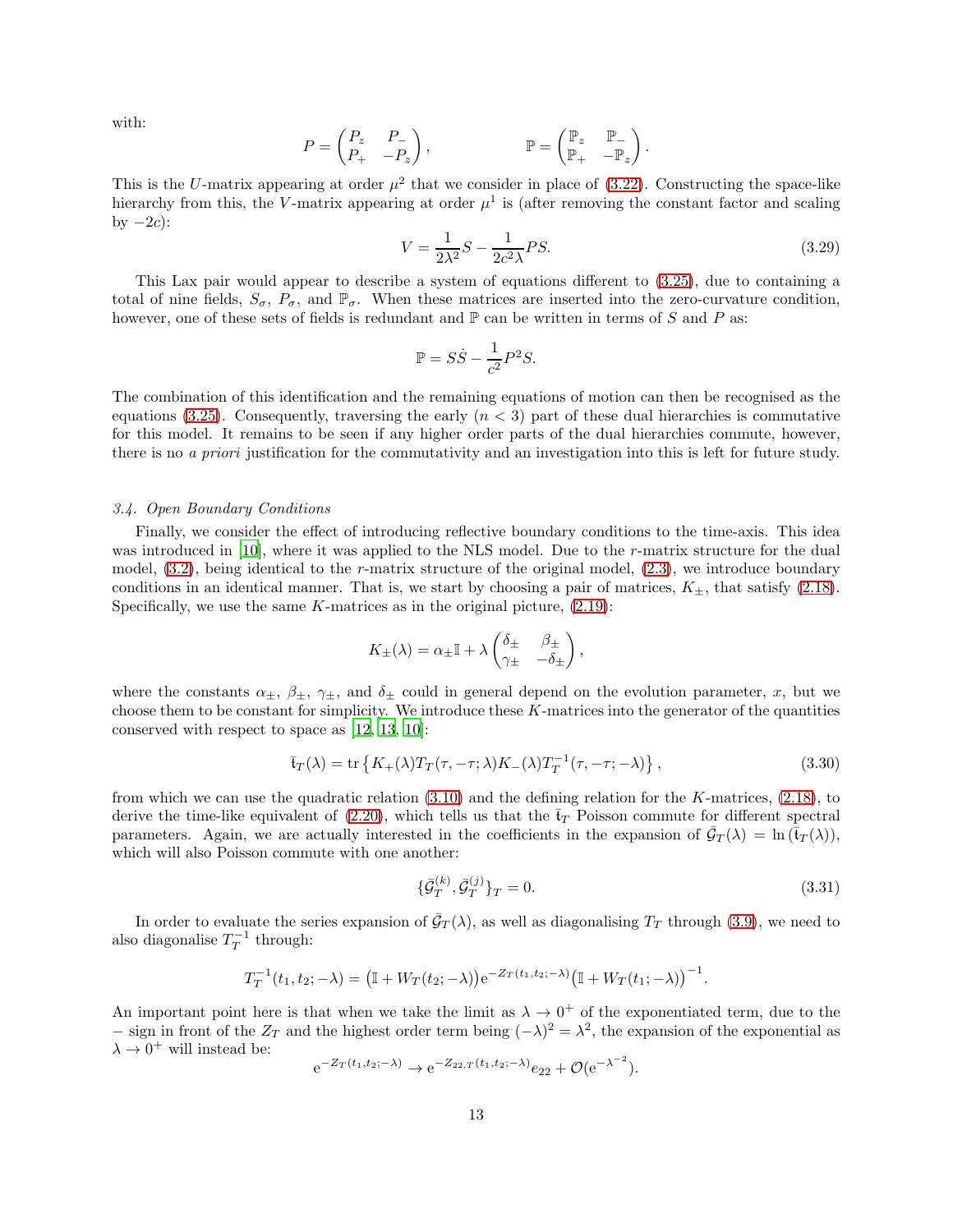Consequently, when the diagonalisations are inserted into the generator  $\bar{G}_T$ , we have (where we suppress the parameters by defining  $\hat{f} = f(-\lambda)$  and  $W_{\pm, T} = W_T(\pm \tau)$ :

$$
\bar{\mathcal{G}}_T(\lambda) = \ln \left( e^{Z_{11,T} - \hat{Z}_{22,T}} \text{tr} \left\{ K_+ \left( \mathbb{I} + W_{+,T} \right) e_{11} \left( \mathbb{I} + W_{-,T} \right)^{-1} K_- \left( \mathbb{I} + \hat{W}_{-,T} \right) e_{22} \left( \mathbb{I} + \hat{W}_{+,T} \right)^{-1} \right\} \right),
$$

which can be separated into the bulk contribution and the two boundary contributions:

$$
\bar{\mathcal{G}}_T(\lambda) = Z_{11,T}(\lambda) - Z_{22,T}(-\lambda) + \ln(\mathbb{W}_+(\lambda)) + \ln(\mathbb{W}_-(\lambda)), \qquad (3.32)
$$

where we define:

$$
\mathbb{W}_{+}(\lambda) = \left[ \left( \mathbb{I} + W_{T}(\tau; -\lambda) \right)^{-1} K_{+}(\lambda) \left( \mathbb{I} + W_{T}(\tau; \lambda) \right) \right]_{21},
$$
\n
$$
\mathbb{W}_{-}(\lambda) = \left[ \left( \mathbb{I} + W_{T}(-\tau; \lambda) \right)^{-1} K_{-}(\lambda) \left( \mathbb{I} + W_{T}(-\tau; -\lambda) \right) \right]_{12}.
$$
\n(3.33)

Due to the logarithmic dependence of  $\bar{G}_T$  on  $\mathbb{W}_\pm$ , the lowest order contribution of the boundary terms to the generator  $\bar{\mathcal{G}}_T$  will appear at order  $\lambda^0$ . Specifically, this lowest order contribution will be:

$$
\mathbb{W}_{\pm}^{(1)} = \frac{1}{2c} \left( \frac{\pm 2\alpha_{\pm}}{c} \left( \frac{S_{\pm} \Sigma_{z}}{S_{z} + c} - \Sigma_{\pm} \right) - 2\delta_{\pm} S_{\pm} - \beta_{\pm} \frac{S_{+} S_{\pm}}{S_{z} \pm c} - \gamma_{\pm} \frac{S_{-} S_{\pm}}{S_{z} \mp c} \right),\tag{3.34}
$$

so that the first three terms in the expansion of  $\bar{G}_T$  are:

$$
\bar{\mathcal{G}}_T^{(-2)} = 2c\tau, \qquad \bar{\mathcal{G}}_T^{(-1)} = 0,
$$
\n
$$
\bar{\mathcal{G}}_T^{(0)} = \frac{1}{2c} \int_{-\tau}^{\tau} \left( \frac{S_+ \dot{S}_- - \dot{S}_+ S_-}{c + S_z} - \frac{1}{c^2} (\Sigma_+ \Sigma_- + \Sigma_z^2) \right) dt + \ln \left( \mathbb{W}_+^{(1)} \right) + \ln \left( \mathbb{W}_-^{(1)} \right). \tag{3.35}
$$

Multiplying  $\bar{\mathcal{G}}_T^{(0)}$  by the factor  $-c$  gives the Hamiltonian with open boundary conditions:

$$
\bar{H}_T = \int_{-\tau}^{\tau} \left( \frac{1}{2c^2} (\Sigma_+ \Sigma_- + \Sigma_z^2) + \frac{\dot{S}_+ S_- - S_+ \dot{S}_-}{2(c + S_z)} \right) dt - c \ln \left( \mathbb{W}_+^{(1)} \right) - c \ln \left( \mathbb{W}_-^{(1)} \right). \tag{3.36}
$$

Away from the boundaries, the Poisson brackets of  $\bar{H}_T$  with each of the six fields returns the spaceevolution equations, [\(3.17\)](#page-10-3). At the boundaries, however, when the space-evolution is derived the condition that the fields at the boundary still satisfy the usual space-evolution equations imposes extra conditions on the fields  $S_{\sigma}$  and  $\Sigma_{\sigma}$ , as well as the  $\alpha_{\pm}$ ,  $\beta_{\pm}$ ,  $\gamma_{\pm}$ , and  $\delta_{\pm}$ . The requirement that  $\lim_{t\to\pm\tau}S'_{\sigma}=S'_{\sigma}(\pm\tau)$ restricts us to the case  $\alpha_{\pm} = 0$ . If we combine this with the requirement that  $\lim_{t \to \pm \tau} \Sigma_{\sigma}' = \Sigma_{\sigma}'(\pm \tau)$ , then we find the time-like boundary conditions for the HM model:

<span id="page-13-0"></span>
$$
0 = \alpha_{\pm}, \qquad 0 = \beta_{\pm} S_{+} + \gamma_{\pm} S_{-} + 2\delta_{\pm} S_{z}. \qquad (3.37)
$$

We can also find a generator for the U-matrices both in the bulk and at the boundaries. The generator for the bulk  $U$ -matrices will be  $[10]$ :

$$
\bar{\mathbb{U}}_{B,b}(t;\lambda,\mu) = \bar{t}_T^{-1}(\mu) \text{tr}_a \left\{ K_{+,a}(\mu) T_{T,a}(\tau,t;\mu) r_{ab}(\mu-\lambda) T_{T,a}(t,-\tau;\mu) K_{-,a}(\mu) T_{T,a}^{-1}(-\mu) \right. \\
\left. + K_{+,a}(\mu) T_{T,a}(\mu) K_{-,a}(\mu) T_{T,a}^{-1}(t,-\tau;-\mu) r_{ab}(\mu+\lambda) T_{T,a}^{-1}(\tau,t;-\mu) \right\},
$$
\n(3.38)

and, being mindful of the different limit for the  $T_T^{-1}(-\mu)$ , this can be reduced to:

$$
\bar{\mathbb{U}}_{\mathcal{B}}(t;\lambda,\mu) = \mathbb{U}(t;\lambda,\mu) + \frac{1}{2(\mu+\lambda)} \big(\mathbb{I} + W_T(t;-\mu)\big) e_{22} \big(\mathbb{I} + W_T(t;-\mu)\big)^{-1},\tag{3.39}
$$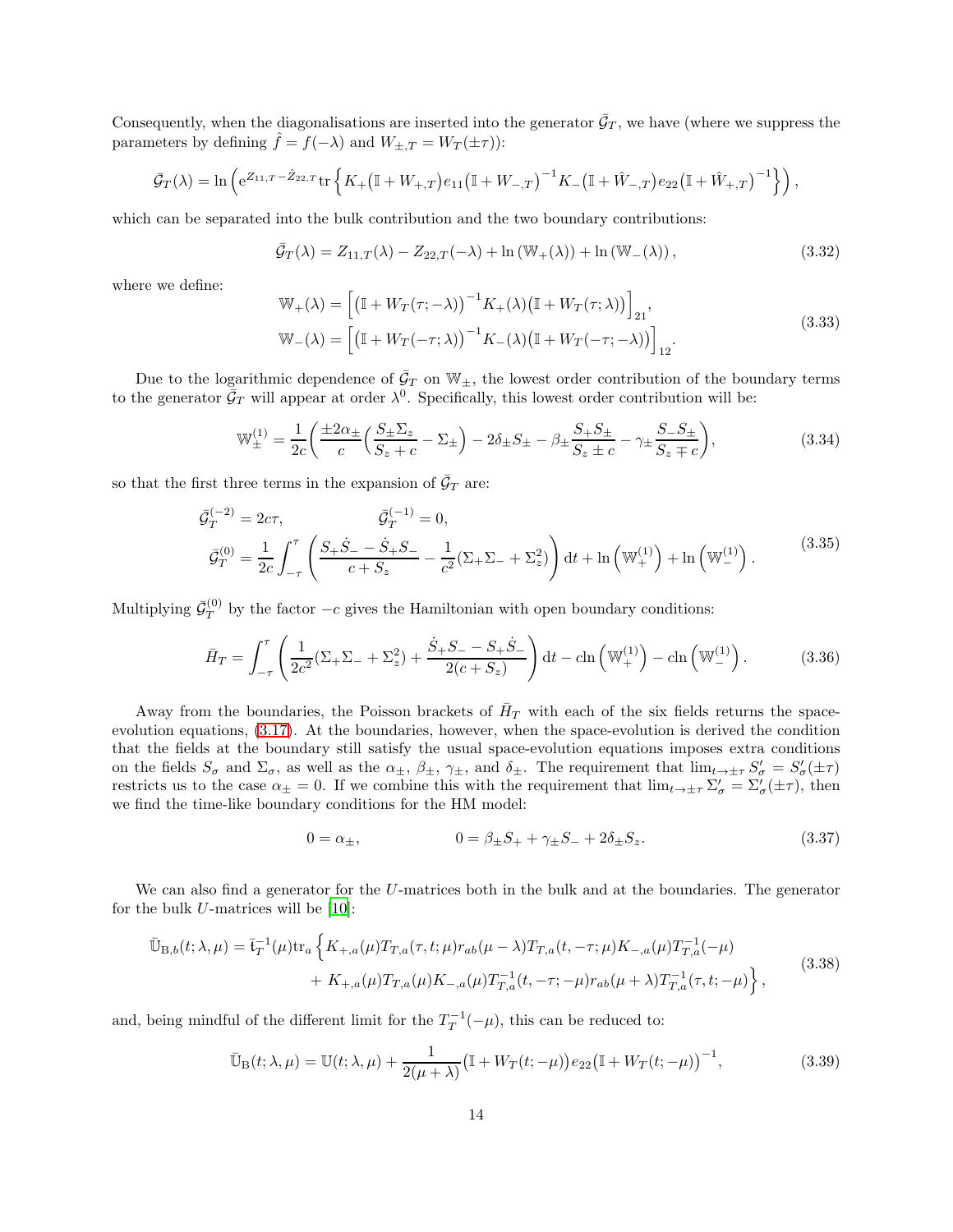where  $\mathbb{U}(t; \lambda, \mu)$  is the generator of the U-matrices with periodic boundary conditions. Unlike in the original case, where the second term differed from the first only by the sign of the  $\mu$ , here it differs both by the sign of the  $\mu$  and in that the matrix  $e_{11}$  has become  $e_{22}$ . The lowest order term in the expansion of this appears as the coefficient of  $\mu^0$ , and is:

$$
\mathbb{U}_{\mathcal{B}}^{(0)} = \frac{-1}{2c\lambda} \begin{pmatrix} S_z & S_- \\ S_+ & -S_z \end{pmatrix} = 2\mathbb{U}^{(0)},\tag{3.40}
$$

where  $\mathbb{U}^{(0)}$  is the U-matrix appearing at lowest order in the periodic case. The boundary U-matrices are found by considering the generators:

$$
\bar{\mathbb{U}}_{+,b}(\lambda,\mu) = \bar{\mathfrak{t}}_T^{-1}(\mu) \text{tr}_a \left\{ K_{-,a}(\mu) T_{T,a}^{-1}(-\mu) \Big( K_{+,a}(\mu) r_{ab}(\mu - \lambda) + r_{ab}(\mu + \lambda) K_{+,a}(\mu) \Big) T_{T,a}(\mu) \right\},
$$
\n
$$
\bar{\mathbb{U}}_{-,b}(\lambda,\mu) = \bar{\mathfrak{t}}_T^{-1}(\mu) \text{tr}_a \left\{ K_{+,a}(\mu) T_{T,a}(\mu) \Big( r_{ab}(\mu - \lambda) K_{-,a}(\mu) + K_{-,a}(\mu) r_{ab}(\mu + \lambda) \Big) T_{T,a}^{-1}(-\mu) \right\},
$$
\n(3.41)

which can be simplified to:

$$
\bar{\mathbb{U}}_{+,b}(\lambda,\mu) = \frac{1}{2\mathbb{W}_+(\mu)} \left( \frac{1}{\mu - \lambda} \big( \mathbb{I} + W_T(\tau;\mu) \big) e_{12} \big( \mathbb{I} + W_T(\tau; -\mu) \big)^{-1} K_+(\mu) \right. \\
\left. + \frac{1}{\mu + \lambda} K_+(\mu) \big( \mathbb{I} + W_T(\tau;\mu) \big) e_{12} \big( \mathbb{I} + W_T(\tau; -\mu) \big)^{-1} \right),
$$
\n(3.42)

and:

$$
\bar{\mathbb{U}}_{-,b}(\lambda,\mu) = \frac{1}{2\mathbb{W}_-(\mu)} \left( \frac{1}{\mu - \lambda} K_-(\mu) \big( \mathbb{I} + W_T(-\tau; -\mu) \big) e_{21} \big( \mathbb{I} + W_T(-\tau; \mu) \big) \right)^{-1} + \frac{1}{\mu + \lambda} \big( \mathbb{I} + W_T(-\tau; -\mu) \big) e_{21} \big( \mathbb{I} + W_T(-\tau; \mu) \big)^{-1} K_-(\mu) \right).
$$
\n(3.43)

The first non-trivial term in the expansion of each of these appears at order  $\mu^0$ . For the  $t = +\tau$  boundary, this is:

$$
\mathbb{U}_{+}^{(0)} = \frac{1}{2c(c+S_{z})\mathbb{W}_{+}^{(1)}} \left[ \frac{\alpha_{+}}{\lambda^{2}} \begin{pmatrix} S_{+}(c+S_{z}) & -(c+S_{z})^{2} \\ S_{+}^{2} & -S_{+}(c+S_{z}) \end{pmatrix} - \frac{1}{2\lambda} \begin{pmatrix} -\beta_{+}S_{+}^{2} - \gamma_{+}(c+S_{z})^{2} & 2(c+S_{z})(\delta_{+}(c+S_{z})+\beta_{+}S_{+}) \\ 2S_{+}(\delta_{+}S_{+} - \gamma_{+}(c+S_{z})) & \beta_{+}S_{+}^{2} + \gamma_{+}(c+S_{z})^{2} \end{pmatrix} \right],
$$
\n(3.44)

while at the  $t = -\tau$  boundary, the U-matrix is:

$$
\mathbb{U}_{-}^{(0)} = \frac{1}{2c(c+S_z)\mathbb{W}_{-}^{(1)}} \left[ \frac{\alpha_{-}}{\lambda^2} \begin{pmatrix} S_{-}(c+S_z) & S_{-}^2 \ - (c+S_z)^2 & -S_{-}(c+S_z) \end{pmatrix} - \frac{1}{2\lambda} \begin{pmatrix} \beta_{-}(c+S_z)^2 + \gamma_{-}S_{-}^2 & -2S_{-}(\delta_{-}S_{-} - \beta_{-}(c+S_z)) \ -2(c+S_z)(\delta_{-}(c+S_z) + \gamma_{-}S_{-}) & -\beta_{-}(c+S_z)^2 - \gamma_{-}S_{-}^2 \end{pmatrix} \right].
$$
\n(3.45)

Requiring that  $\lim_{t\to\pm\tau}\mathbb{U}_{\text{B}}^{(0)}=\mathbb{U}_{\pm}^{(0)}$  gives rise to both the condition that  $\alpha_{\pm}=0$  (from the order  $\lambda^{-2}$  terms) and that  $\beta_{\pm}S_+ + \gamma_{\pm}S_- + 2\delta_{\pm}S_z = 0$ , which agrees with the boundary conditions found from the Hamiltonian approach, [\(3.37\)](#page-13-0).

By comparing the time-like boundary conditions, [\(3.37\)](#page-13-0), with the space-like boundary conditions, [\(2.27\)](#page-6-0), we can see that there is no evident connection between the two. This asymmetry is rooted in the fundamentally different dependence of the fields on the space and time coordinates, as can be seen by comparing the forms of the equations of motion in [\(1.1\)](#page-0-1) and [\(3.18\)](#page-10-4).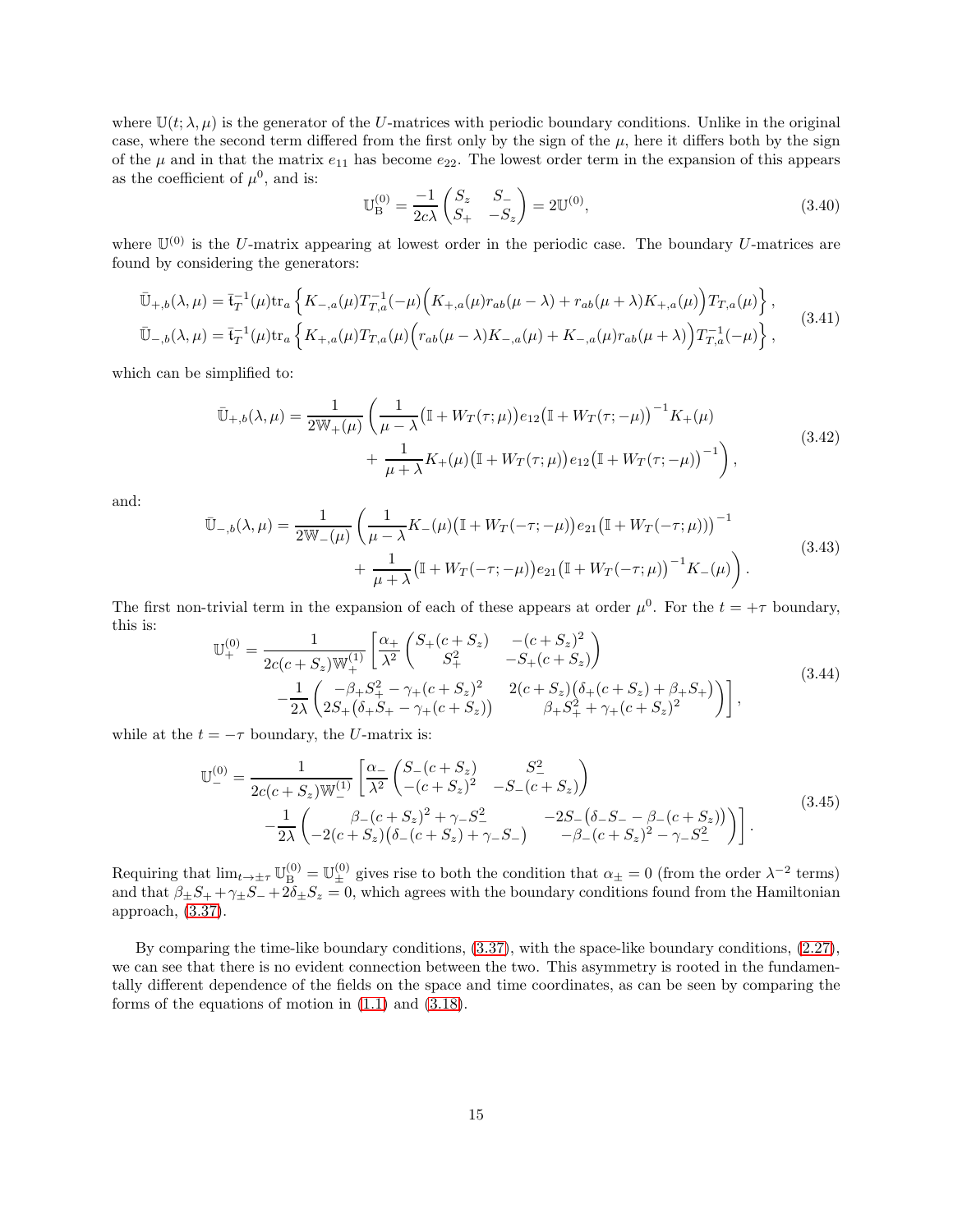#### 4. Summary

The main result of this paper, derived in Section [3,](#page-7-0) is the dual construction of the isotropic Landau-Lifshitz model, where space-evolution equations, spatially conserved quantities, and equal-space Poisson brackets are obtained. This was done by following the usual procedure for deriving Poisson brackets and conserved quantities for a system that is integrable via the existence of a Lax pair and r-matrix, except with the roles of the space and time variables switched. A consequence of this equal-space construction is the existence of a hierarchy of dual integrable systems, each of which has an infinite tower of conserved quantities, [\(3.15\)](#page-9-2), and a Lax pair representation, [\(3.21\)](#page-10-1). Then, through the combination of the usual equaltime hierarchy and this dual equal-space hierarchy, an infinite "lattice" of integrable models can be built (it is important to note here that this "lattice" is not commutative *a priori*, although it has been observed to commute for  $n, m < 3$ ).

By considering a higher order system in the dual hierarchy of the isotropic Landau-Lifshitz model, [\(3.25\)](#page-11-0), we have connected the 3-field HM model (with 1 Casimir element) with a novel 6-field model (which has 2 Casimir elements). As this system appears in the hierarchy of the HM model, it is likely to have a solitonic solution similar to that of the HM model, which would be discoverable through the use of the inverse scattering tools, or through a Darboux-Bäcklund/Dressing approach. The investigation of such a soliton could provide interesting insights into the dual construction, if not the original model itself, but we leave this for future consideration.

We have also studied the introduction of reflective boundary conditions to the time-axis in Section [3.4,](#page-12-0) in the vein of [\[10\]](#page-16-9). While seemingly unphysical, such boundary conditions could have applications as a particular type of initial condition for the system, where the time coordinate is considered on the halfline,  $[0, \infty)$ , instead. Thus, the boundary conditions discussed above would appear as a particular set of initial conditions that settle into (in the case of a soliton reflecting boundary) a 2-soliton solution. Potential applications and consequences of this however are left for later investigation.

Finally, we close by repeating that, due to the  $U$ - and  $V$ -matrices sharing the same  $r$ -matrix, the space and time coordinates in this construction are fully interchangeable. This means that all of the results described here will still hold when the space and time coordinates are switched, so that switching the space derivatives and time derivatives in [\(3.25\)](#page-11-0) describes the time-evolution of an integrable system:

$$
\dot{\vec{S}} = \frac{\dot{i}}{c^2} (\vec{S} \times \vec{\Sigma}') + \frac{1}{2c^4} |\vec{\Sigma}|^2 \vec{\Sigma},
$$
\n
$$
\dot{\vec{\Sigma}} = \frac{\dot{i}}{c^2} (\vec{\Sigma} \times \vec{\Sigma}') - \frac{\dot{i}}{2c^4} |\vec{\Sigma}|^2 (\vec{S} \times \vec{S}') + \vec{S}'' + \vec{S} \Big( \frac{1}{c^2} |\vec{S}'|^2 - \frac{1}{2c^6} |\vec{\Sigma}|^4 \Big) + \frac{\dot{i}}{c^4} \vec{\Sigma} (\vec{\Sigma} \cdot (\vec{S} \times \vec{S}'))_{} ,
$$
\n(4.1)

and the results of Section [3.4](#page-12-0) can be viewed instead as a description of (space-like) open boundary conditions for the time-evolution equations:

$$
\ddot{\vec{S}} = i(\vec{S} \times \vec{S}') - \frac{1}{c^2} \vec{S} |\dot{\vec{S}}|^2.
$$
\n(4.2)

This dual construction has now been applied to the isotropic Landau-Lifshitz model, the non-linear Schrödinger model (originally in scalar  $[2]$  case and later extended to the vector  $[25]$  case) and its associated hierarchy (including, for example, the complex modified KdV equation) in [\[1\]](#page-16-0), and the sine-Gordon model in [\[11\]](#page-16-16). All of these models can be found as special limits of the anisotropic Landau-Lifshitz model [\[8\]](#page-16-7) and its hierarchy. Consequently, it would be expected that the fully anisotropic Landau-Lifshitz model also admits a space-time duality of this type, however, an investigation into this is left for future work.

### *Acknowledgements*

The author would like to thank the EPSRC funding council for a PhD studentship, and his PhD supervisor Anastasia Doikou for feedback and encouragement. He would also like to thank Calum Ross and Lukas Müller for proofreading and comments, as well as the reviewer for useful feedback.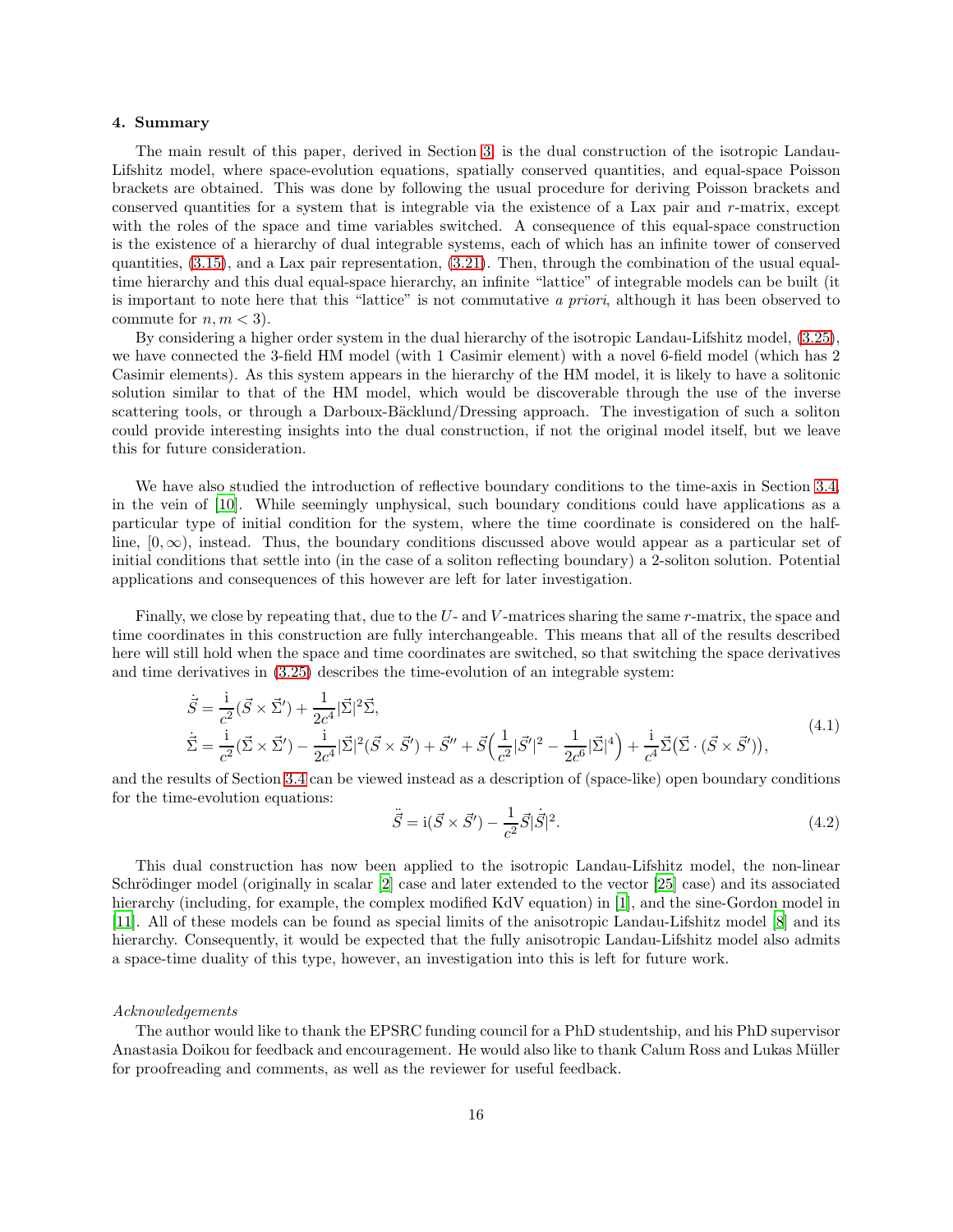## References

- <span id="page-16-0"></span>[1] J. Avan, V. Caudrelier, A. Doikou, A. Kundu, "Lagrangian and Hamiltonian structures in an integrable hierarchy and space-time duality", *Nucl. Phys.* B902 (2016), 415-39, [doi:10.1016/j.nuclphysb.2015.11.024](https://doi.org/10.1016/j.nuclphysb.2015.11.024)
- <span id="page-16-1"></span>[2] V. Caudrelier, A. Kundu, "A multisymplectic approach to defects in integrable classical field theory", *J. High Energ. Phys.* 02 (2015) 88, [doi:10.1007/JHEP02\(2015\)088](http://dx.doi.org/10.1007/JHEP02(2015)088)
- <span id="page-16-2"></span>[3] P. D. Lax, "Integrals of nonlinear equations of evolution and solitary waves", *Comm. Pure. Appl. Math.* 21 (1968) 467-90, [doi:10.1002/cpa.3160210503](https://doi.org/10.1002/cpa.3160210503)
- <span id="page-16-3"></span>[4] M. J. Ablowitz, D. J. Kaup, A. C. Newell, H. Segur, "The Inverse Scattering Transform-Fourier Analysis for Nonlinear Problems", *Stud. Appl. Math.* 53 (1974), 249-315, [doi:10.1002/sapm1974534249](https://doi.org/10.1002/sapm1974534249)
- <span id="page-16-4"></span>[5] J. Avan, V. Caudrelier, "On the origin of dual Lax pairs and their r-matrix structure", *J. Geom. Phys.* 120 (2017), 106-28, [doi:10.1016/j.geomphys.2017.05.010](https://doi.org/10.1016/j.geomphys.2017.05.010)
- <span id="page-16-5"></span>[6] M. Lakshmanan, "Continuum spin system as an exactly solvable dynamical system", *Phys. Lett.* 61A (1977) 53-4, [doi:10.1016/0375-9601\(77\)90262-6](https://doi.org/10.1016/0375-9601(77)90262-6)
- <span id="page-16-6"></span>[7] L. A. Takhtajan, "Integration of the continuous Heisenberg spin chain through the inverse scattering method", *Phys. Lett.* 64A (1977) 235-7, [doi:10.1016/0375-9601\(77\)90727-7](https://doi.org/10.1016/0375-9601(77)90727-7)
- <span id="page-16-7"></span>[8] E. K. Sklyanin, "On complete integrability of the Landau-Lifshitz equation". Preprint LOMI E-3-79, Leningrad 1979
- <span id="page-16-8"></span>[9] L. D. Faddeev, L. A. Takhtajan, *Hamiltonian Methods in the Theory of Solitons*, Springer-Verlag 1987, [doi:10.1007/978-3-540-69969-9](https://doi.org/10.1007/978-3-540-69969-9)
- <span id="page-16-9"></span>[10] A. Doikou, I. Findlay, S. Sklaveniti, "Time-like boundary conditions in the NLS model", *Nucl. Phys.* B941 (2019) 361-75, [doi:10.1016/j.nuclphysb.2019.02.022](https://doi.org/10.1016/j.nuclphysb.2019.02.022)
- <span id="page-16-16"></span>[11] V. Caudrelier, "Multisymplectic approach to integrable defects in the sine-Gordon model", *J. Phys.* A48 (2015) 195203, [doi:10.1088/1751-8113/48/19/195203](https://doi.org/10.1088/1751-8113/48/19/195203)
- <span id="page-16-10"></span>[12] E. K. Sklyanin, "Boundary conditions for integrable quantum systems", *J. Phys.* A21 (1988), 2375-89, [doi:10.1088/0305-4470/21/10/015](https://doi.org/10.1088/0305-4470/21/10/015)
- <span id="page-16-11"></span>[13] E. K. Sklyanin, "Boundary conditions for integrable equations", *Funct. Anal. Its. Appl.* 21 (1987), 164-6, [doi:10.1007/BF01078038](https://doi.org/10.1007/BF01078038)
- <span id="page-16-12"></span>[14] A. Doikou, N. Karaiskos, "Generalized Landau–Lifshitz models on the interval", *Nucl. Phys.* B853 (2011), 436-60, [doi:10.1016/j.nuclphysb.2011.08.001](https://doi.org/10.1016/j.nuclphysb.2011.08.001)
- <span id="page-16-13"></span>[15] J. Avan, A. Doikou, K. Sfetsos, "Systematic classical continuum limits of integrable spin chains and emerging novel dualities", *Nucl. Phys.* B840 (2010), 469-90, [doi:10.1016/j.nuclphysb.2010.07.014](https://doi.org/10.1016/j.nuclphysb.2010.07.014)
- <span id="page-16-14"></span>[16] E. Fradkin, *Field Theories of Condensed Matter Physics*, Frontiers in Physics 82, Addison-Wesley (1991), [doi:10.1017/CBO9781139015509](https://doi.org/10.1017/CBO9781139015509)
- <span id="page-16-15"></span>[17] F. Demontis, S. Lombardo, M. Sommacal, C. van der Mee, F. Vargiu, "Effective generation of closed-form soliton solutions of the continuous classical Heisenberg ferromagnet equation", *Commun. Nonlinear Sci. Numer. Simulat.* 64 (2018) 35–65, [doi:10.1016/j.cnsns.2018.03.020](https://doi.org/10.1016/j.cnsns.2018.03.020)